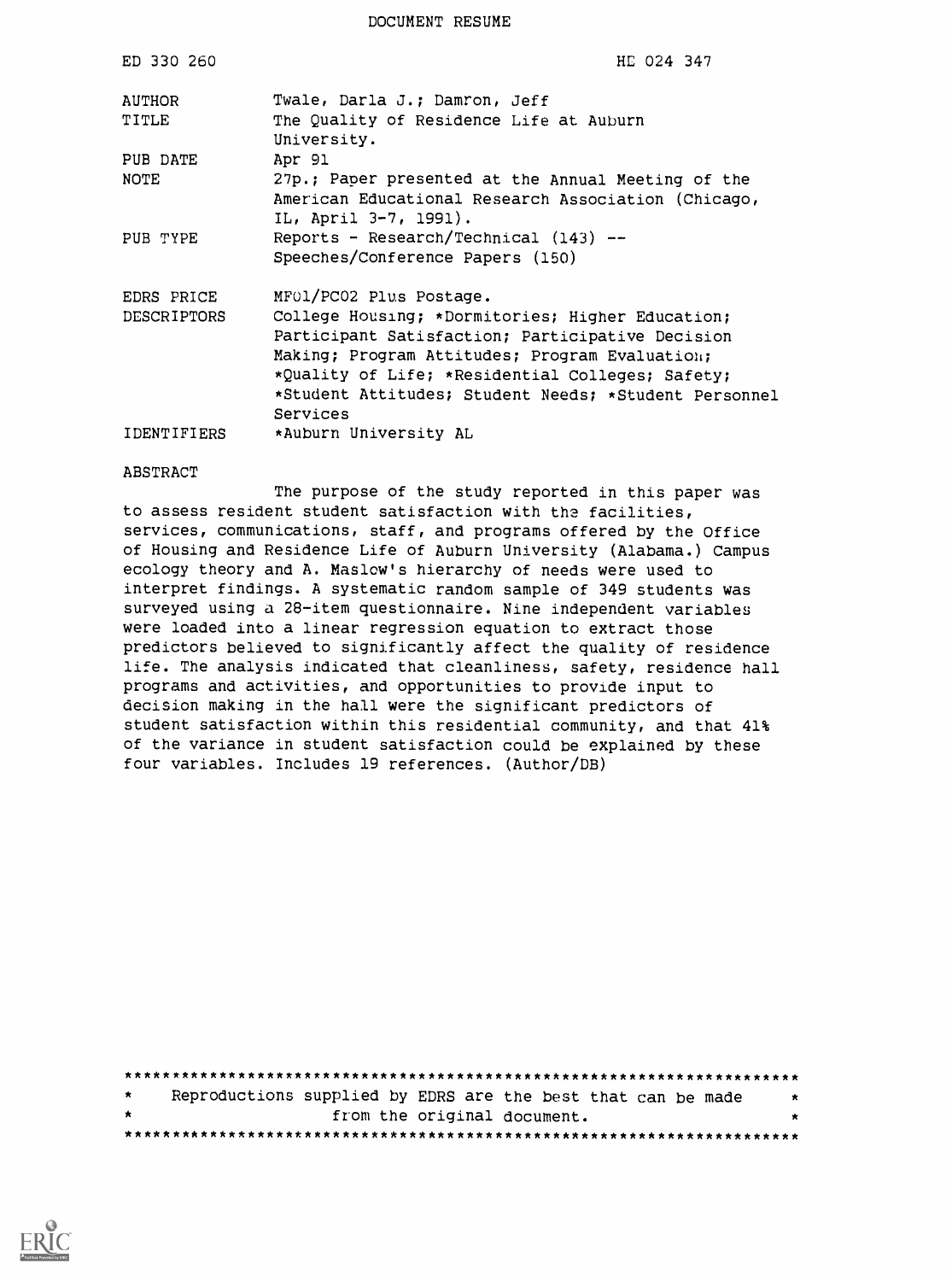The Quality of Residence Life at Auburn University

Jeff Damron and Darla Twale Auburn University

# BEST COPY AVAILABLE

Paper presented at the annual meeting of the American Educational Research Association  $\pmb{\mathfrak{g}}$ 

Chicago, April, 1991

Running head: QUALITY

 $\mathbf{D}$ 

Ľ.

U.5 DEPARTMENI OF EOUCATION Office of Educational Research and Improvement FDUCATIONAL RESOURCES INFORMATION<br>CENTER (ERIC)

s document has been reproduced as<br>eived from the person or organization originating discussion of the control

Minor changes have been made to improve.<br>reproduction quality

. Points of view or opinions stated in this document, do line<br>liment, do line differently, represent, official<br>- OERI position or policy

 $\cdot$ 

**PERMISSION TO REPRODUCE THIS** MATERIAL HAS BEEN GRANTED BY

Darla J. Twale

TO THE EDUCATIONAL RESOURCES INFORMATION CENTER (ERIC)."

ED330260

 $\mathcal{A}_\bullet$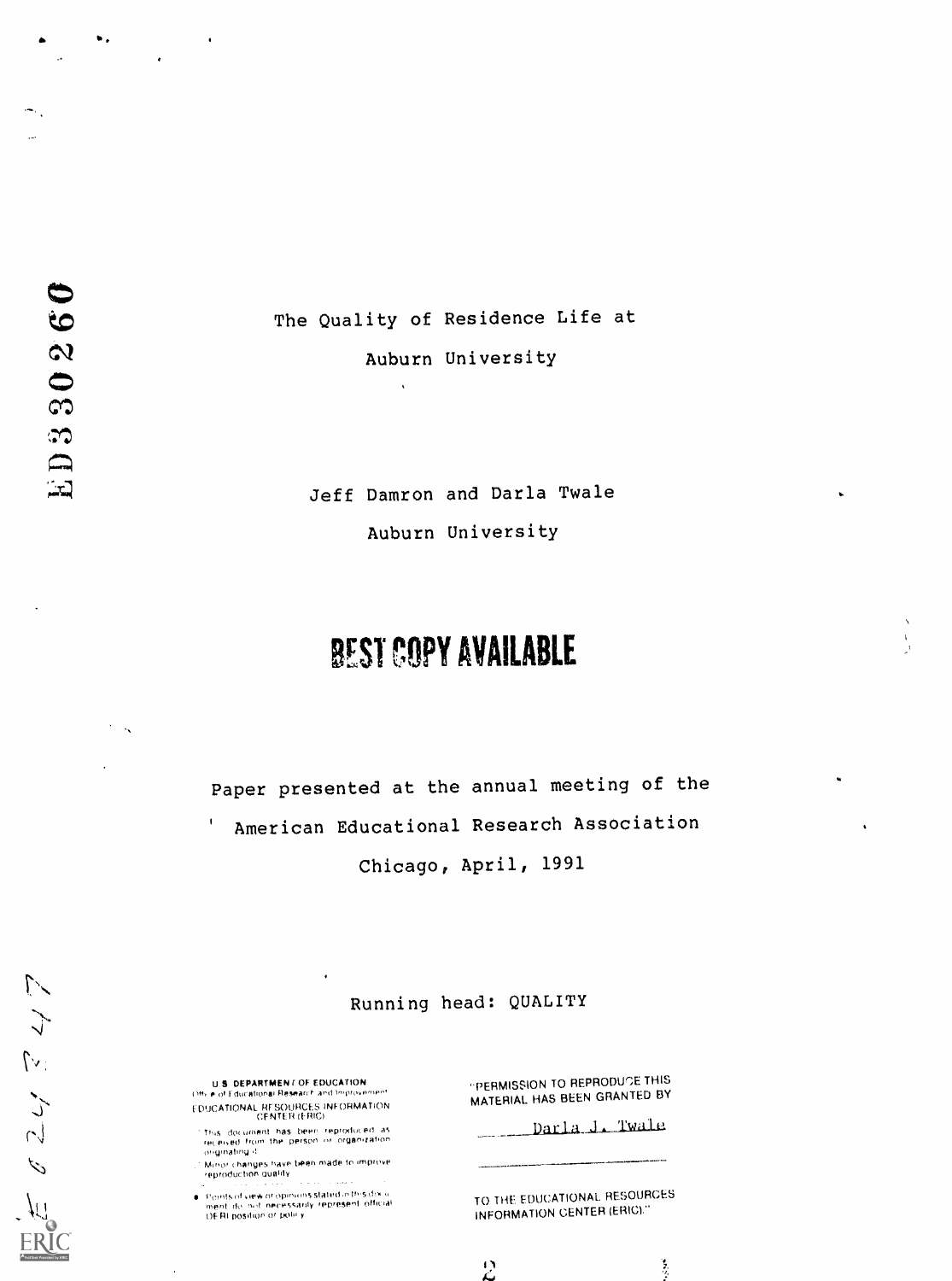#### Abstract

Students' perceptions of the environmental conditions of their residence halls have far-reaching implications for residence hall staff. The purpose of this research study is to assess resident student satisfaction with respect to the facilities, services, communications, staff, and programs offered by Auburn's Office of Housing and Residence Life. Campus ecology theory and Maslow's hierarchy of needs are used as bases for understanding the nature of residence life. A systematic random sample of Auburn residents surveyed 349 students using a 28-item questionnaire that addressed student satisfaction with residential facilities, programming, staff, policy, and safety. Descriptive statistics and a linear regression analysis answered why students choose the on-campus housing option, and what factors positively and negatively impact the quality of residence life. Satisfaction with residence life points in part to cleanliness, safety, programming, and decision-making opportunities. Once safe, livable conditions are provided, Auburn resident students are likely to appreciate educational programming, and press for selfmanagement and decision-making opportunities.



τž

 $\epsilon$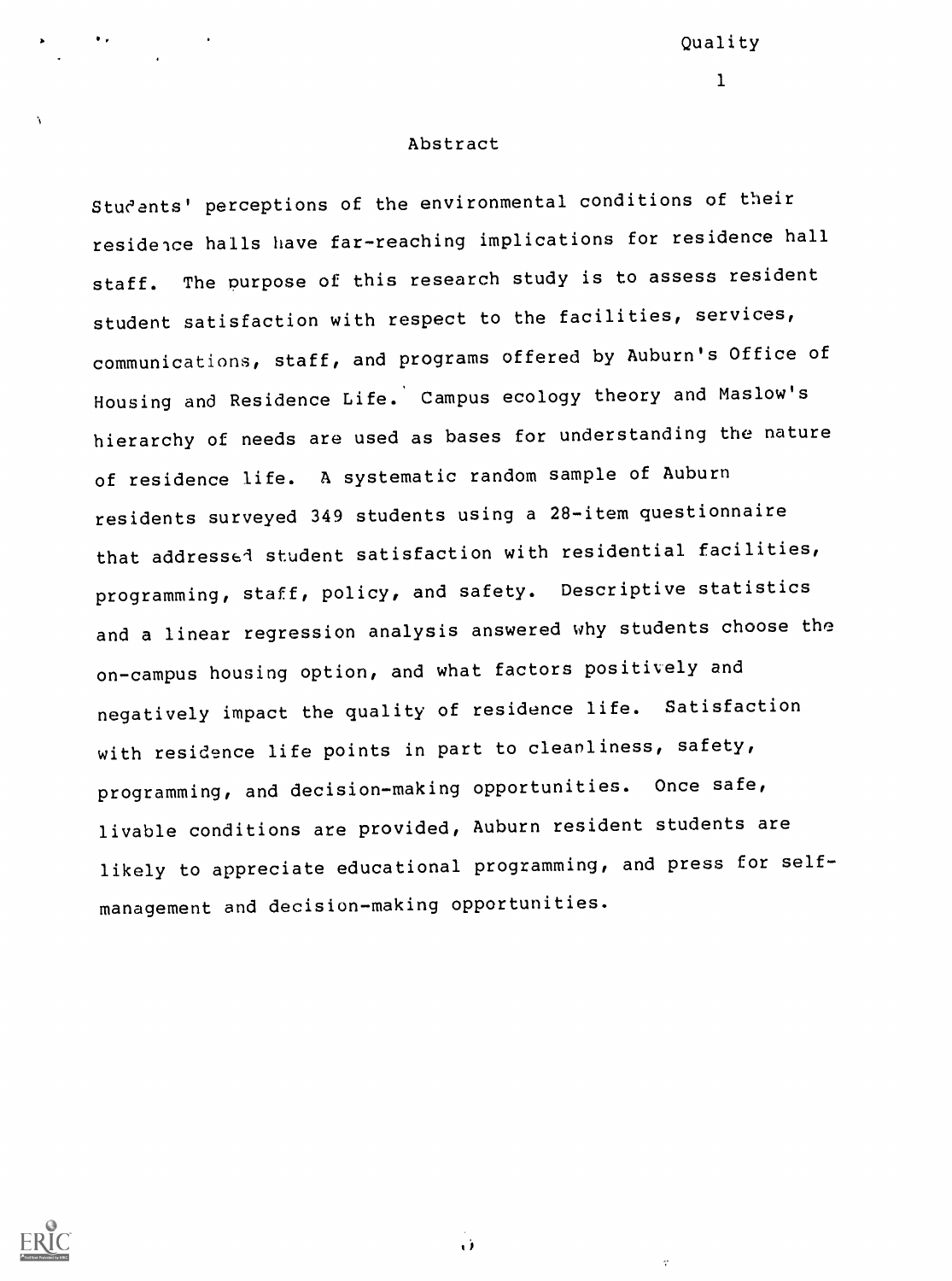### 2

# The Quality of Residence Life at Auburn University

## Introduction

Student affairs administrators are increasingly concerned with the social ecology of student residence hall environments in an era of dwindling enrollments and restricted financial resources. Assessments of how students perceive their living environments, and how they make decisions about where to live, are important in determining whether or not residence life contributes to or detracts from students' learning and growth in college.

Students' perceptions of the environmental conditions of their residence halls have far-reaching implications for residence life administrators, who seek to provide environments which enhance students' academic and social development. To what extent do the physical facilities and educational programs in the halls actually contribute to students' learning and development? And to what extent do the services and programs offered by departments of residence life promote a developmental environment? Such questions are increasingly important in a time of unprecedented competition for students' living options at Auburn University.

## Purpose of the study

Because of an off-campus real estate development boom, Auburn University campus housing competes with privately owned dormitories, luxury condominiums, spacious duplexes, private

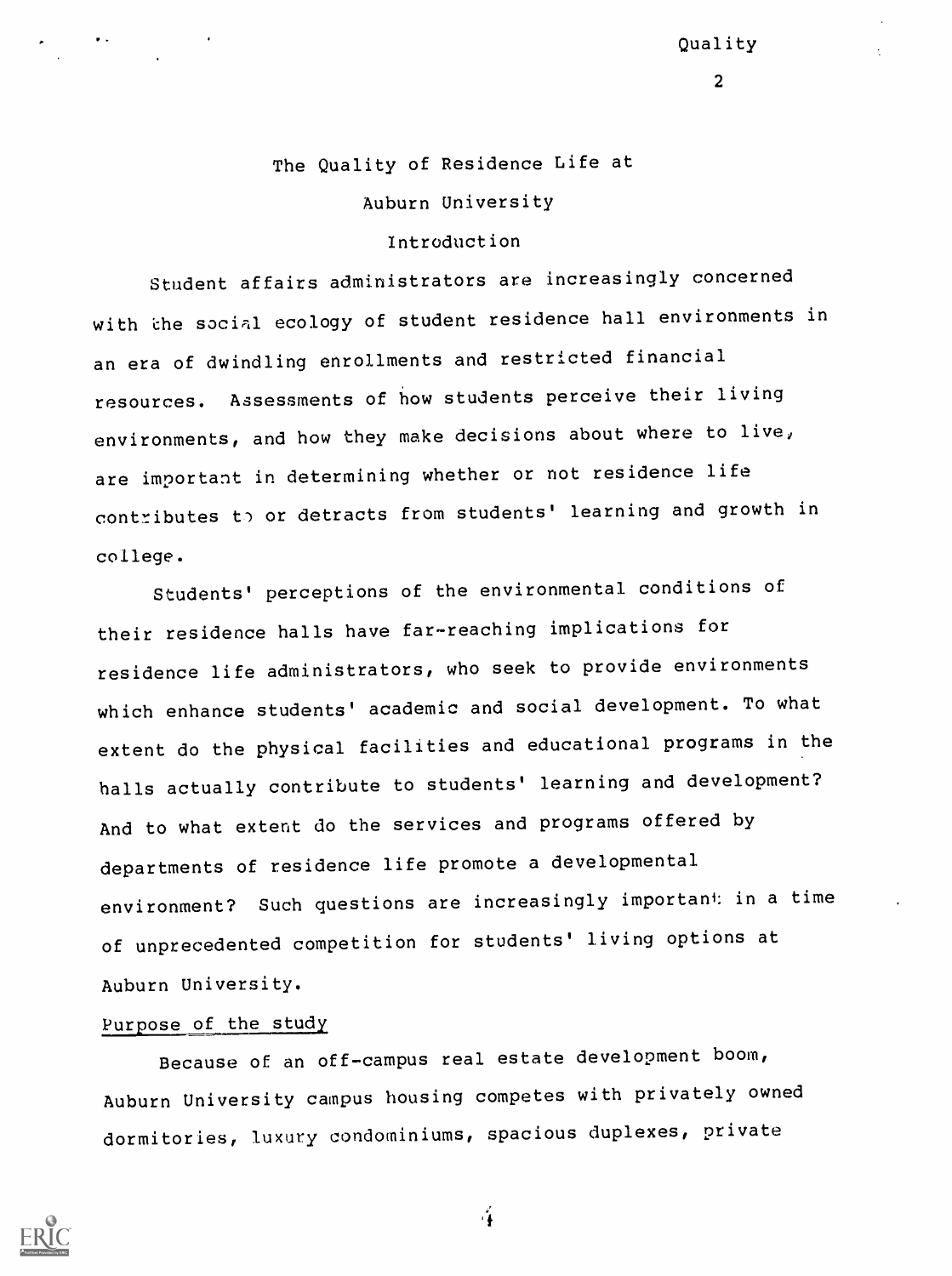homes, nearby efficiency apartments, and convenient trailer parks. If the university is to attract traditional-aged undergraduate and graduate students to campus residence halls, then it must offer competitive cost, well-trained staff, and high quality facilities, services, and programs. The stated mission of Auburn Housing and Residence Life goes beyond full occupancy to that of offering a superior quality of life for both graduate and undergraduate students, in order to remain a competitive living option.

The purpose of this research study is to assess resident student satisfaction regarding the facilities, services, communication, staff, and programs offered by Auburn's Office of Housing and Residence Life. As in the Madson, Kuder, and Thompson (1974), and the Stoner and Moss (1982) studies, the study's objective is to evaluate prevailing resident student concerns in terms of the following: rendering buildings safe and comfortable; updating existing facilities; maintaining a trained staff; and instituting timely and effective educational programs, policies, and services, thus meeting students' overall need for a satisfying campus living environment.

## Theoretical Framework

Campus ecology theory provides a means by which to understand the nature of residence life, and to determine the basis for quality within the campus living environment. The university as an ecosystem considers the environmental impact of



 $\ddot{0}$ 

Quality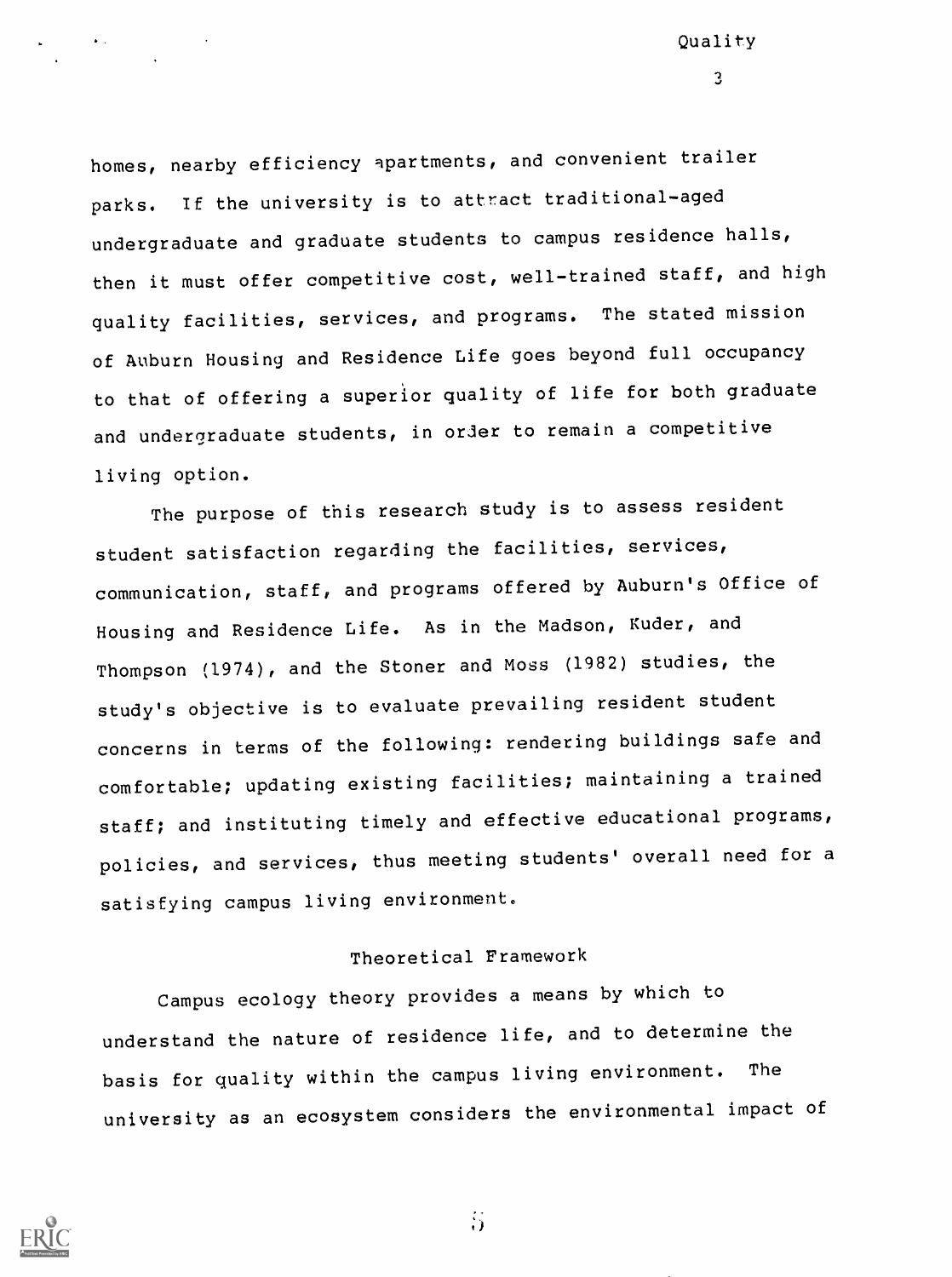4

the campus and its effect on college student behavior (Baird, 1978; Feldman, 1969). Over the last 20-25 years, the mis ion of residence life has shifted from that of controlling, servicing, housing, and feeding to that of promoting student growth and development. Kaiser (1975) believes that "improving the quality of student life depends upon improving the quality of the campus environment" (p. 33). He adds that the physical and social spaces within the campus environment trigger student growth, self-awareness, and meaningful personal and social experiences.

Schroeder and Jackson (1987) assert that residential environments can be designed and managed to foster student development. Latta (1984) feels that physical conditions and quality of residence facilities can positively or negatively impact educational development. His study found that most Michigan State University students viewed their living environment as a positive force in their successful integration into campus life. Terenzini and Pascarella (1982) add that the context or character of the living unit can influence student behavior, especially with regard to student persistence and grade performance. Moos (1975) found evidence that different clusters of living groups had different impacts on students. According to Corozzini and White (1977), environments designed to reduce dysfunctional stress enhance the student's quality of life.

Although Maslow's (1970) theory centers on individual rather than environmental factors, his hierarchy of needs provides a theoretical framework for understanding personal growth and



 $\mathbf{6}$ 

 $\mathcal{I}$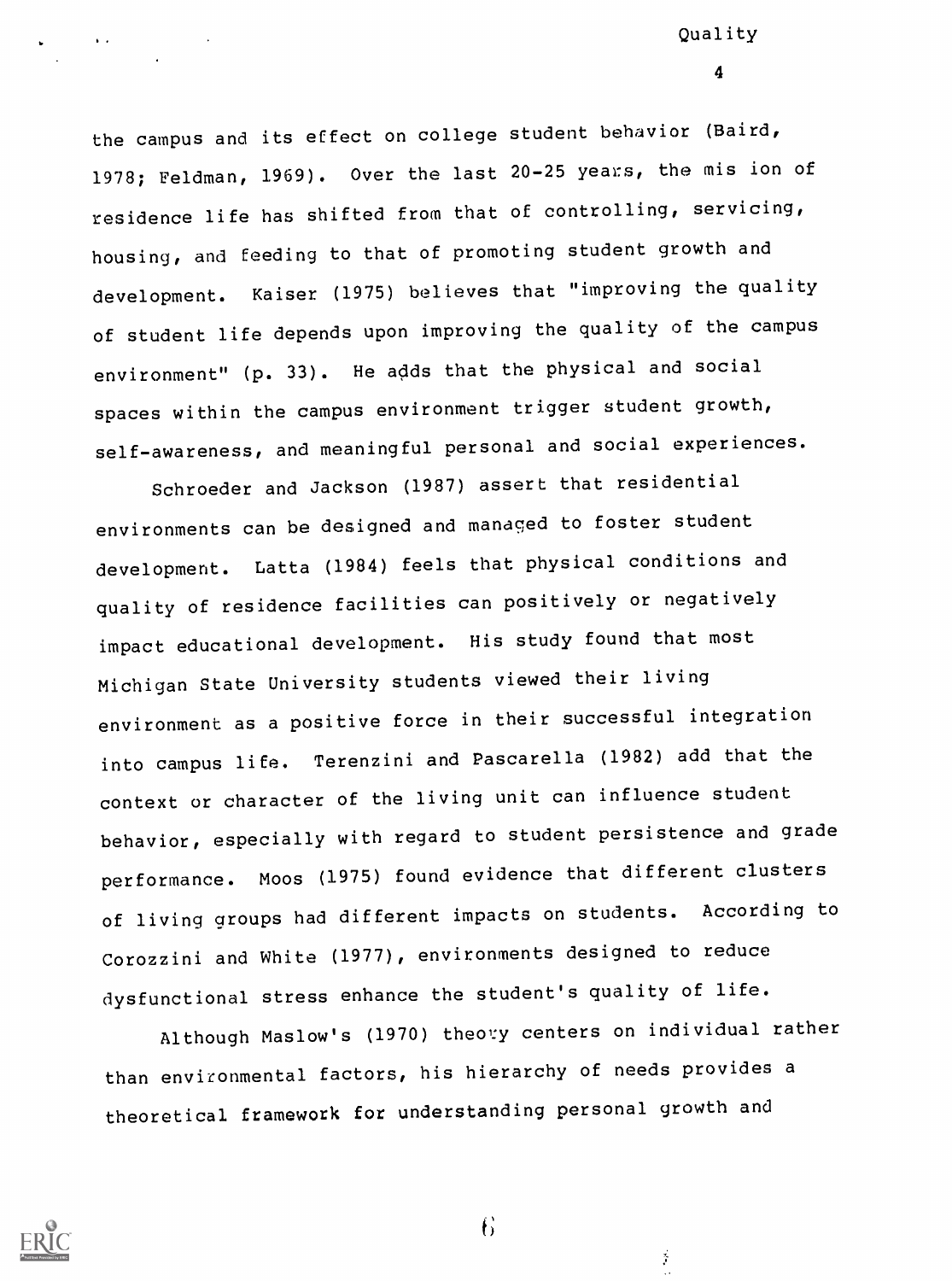5

development in humans. It is quite applicable to generalized objectives for college student housing programs, because in order for personal development to have direction, human needs must be understood. Maslow states that the goal of education should be an affirmative response to life, to one's self, and to one's environment. Physiological needs represent the most basic condition in his hierarchy of satisfaction, followed by safety needs, or a desire for consistency; fairness, routine, and freedom from harm. Next, belongingness needs exist through the establishment of guidelines that provide structure for compatible and cooperative community living. Esteem needs are described as the desire for self-respect and respect for others. Lastly, opportunities for continued student growth and development help the student to reach a point of self-actualization.

Wills (1974) found that, in general, female students were more dissatisfied with their living arrangements than male students. Males exhibiting lower levels of self-actualization were more likely to seek out residence facilities with greater security, structure, and support. Conroy (1982) discovered from a factor analysis that key variables contributing to the quality of residence life include maintenance and prompt repair, properly functioning utilities, and regular custodial services. In fact, concern for basic services preceded students' concerns for social factors and personal growth.

Banning (1989) apprises the impact of the housing situation in terms of the tremendous ecological transition as tne student

 $\frac{1}{4}$ 

à



 $\ddot{\bullet}$  .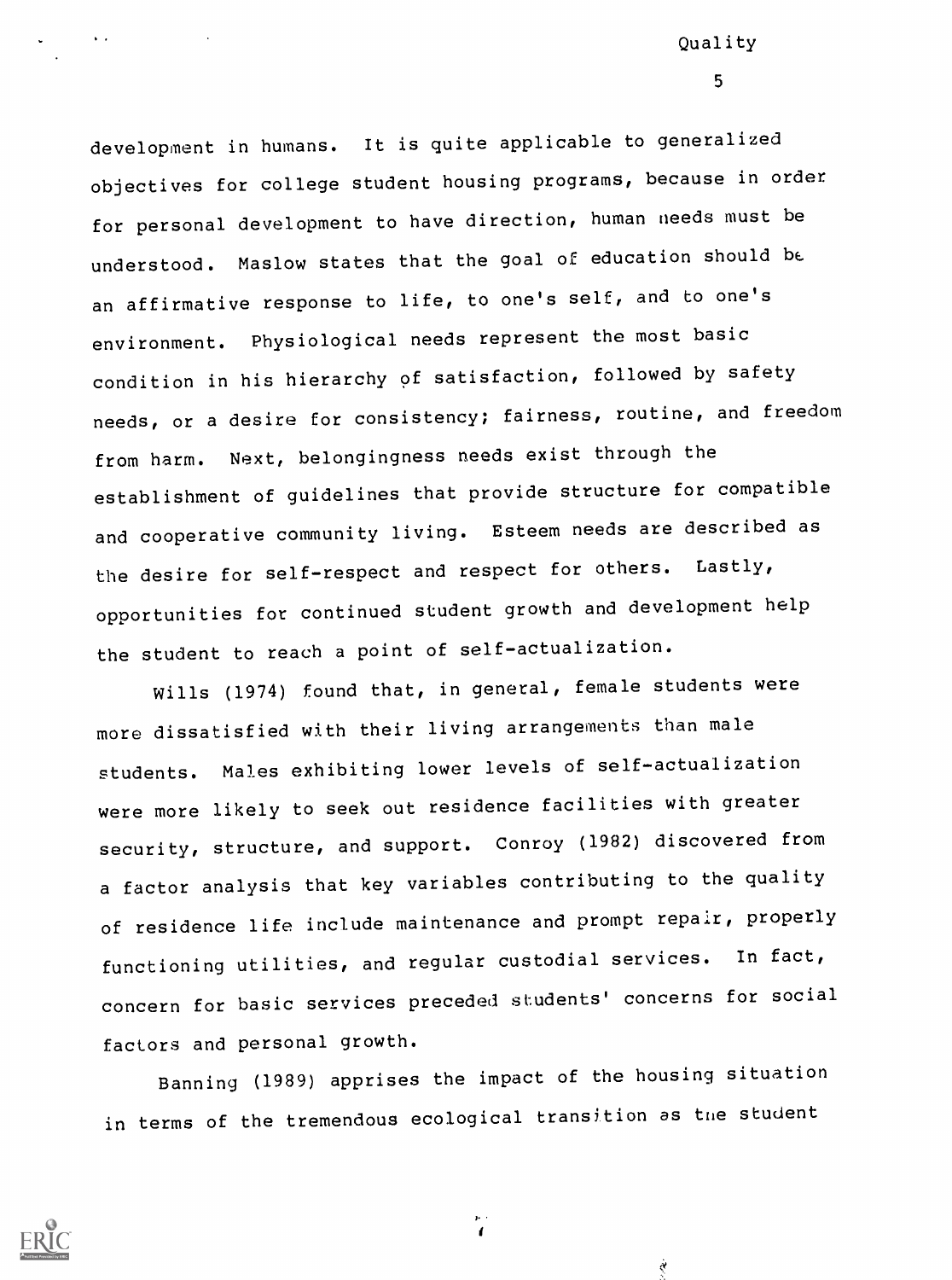moves from the familiar home situation to a campus setting. There is a tendency for students to compare critically their creature comforts across environments.

Quality

6

In a study of residence hall environments, Latta (1984) indicates that most students characterize their residence halls as "a supportive, active, educational environment... where the resident assistant has shown interest,...their floor was quiet,...[they had] adequate study space,...[and held a] huge degree of ownership in the floor community" (p. 371). Janosik, Creamer, and Cross (1988) examined the relationship between student-environment fit and a sense of competence and determined "that residence life should provide greater emotional support and greater involvement ot students in governance" (p. 322).

Stoner and Moss (1982) found that satisfaction differed by academic class and type of accommodation. In a study of Hampshire College, Kegan (1978) saw student satisfaction stem from positive notions of academic progress, and of not feeling isolated on campus. Data gathered by Madson, Kuder, and Thompson (1974) indicate that quality of life means modification of educational programs, facilities, staff functions, and food quality. In a quality of life study at Indiana University, Bradley et al., (1986) found residents quite pleased with their environment as a result of programs and activities, residence hall staff, auxiliary services, study conditions, safety and security measures, and information dissemination.



 $\zeta$ 

ý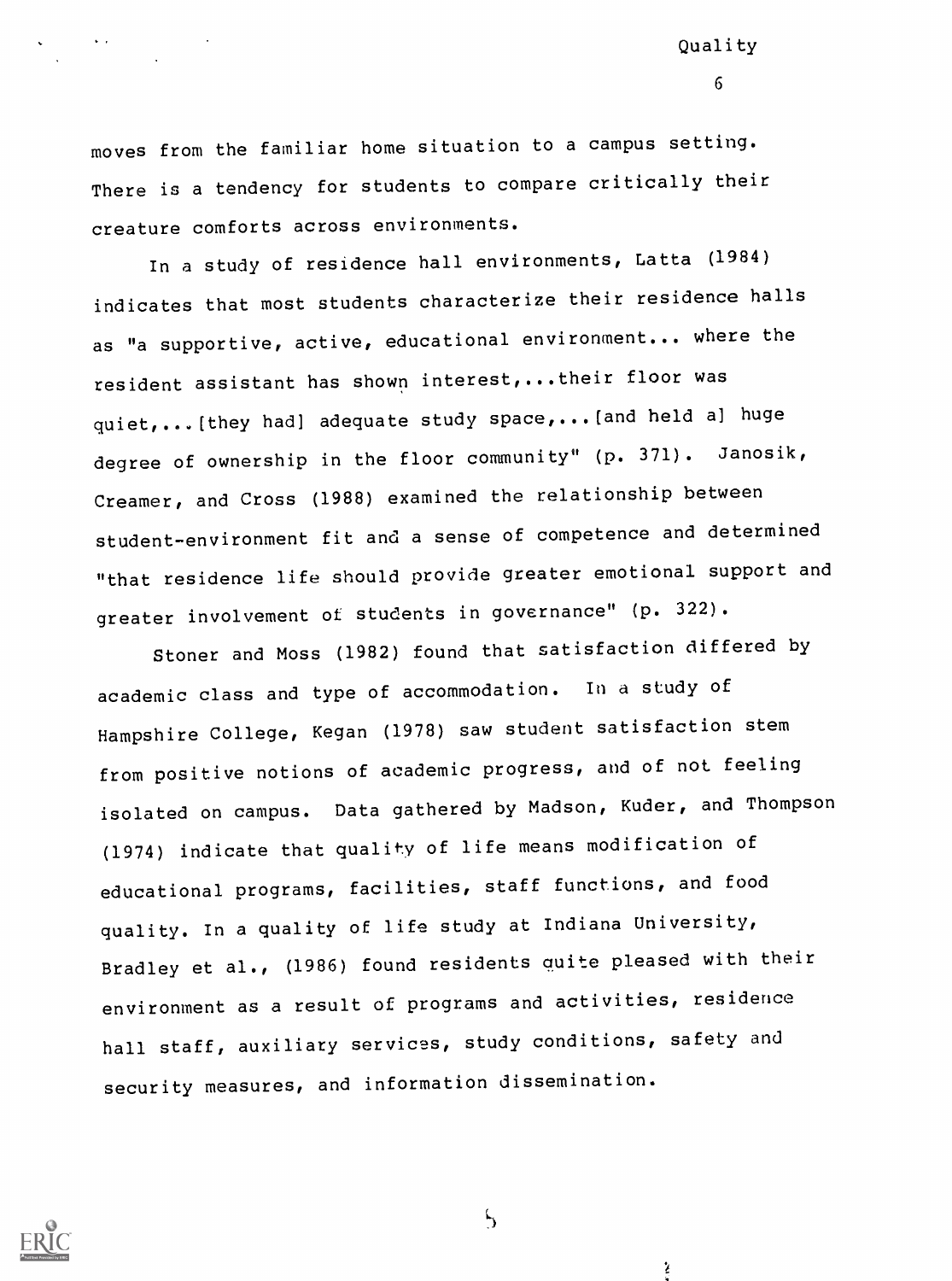#### Methodology

## Participants and Demographics

During the 1989-90 academic year, Auburn residence hall occupancy reached 2,823 graduate and undergraduate students in twenty-two campus facilities. Student names were arranged alphabetically by individual hall and campus location--Hill, Quad, Noble, and two apartment villages. To ensure representation across campus, the researchers used a systematic random sampling technique, and selected every fifth resident student to participate in The Quality of Auburn Residence Life Study. With the assistance of residence hall directors and resident assistants, 570 designated participants received a handdelivered, uncoded questionnaire in May, 1990, and were asked to return the completed instrument to their hall director or resident assistant.

Three hundred forty-nine usable questionnaires were returned before the close of the academic year. A 61% return rate included a representative sampling of the overall Auburn resident student population. As shown in Table 1, respondents consisted of 64% female and 36% male residents; 72% underclassmen, 22% upperclassmen, and 6% graduates; and 47% Greek affiliated and 53% independents. Sixty percent of the residents had lived in the halls for only one year. For the purpose of analysis, the residence halls were categorized as the newly renovated Hill community (27%); the older, more traditional Quad and Noble communities (40%) ; and the apartment communities (33%).



 $\bigvee$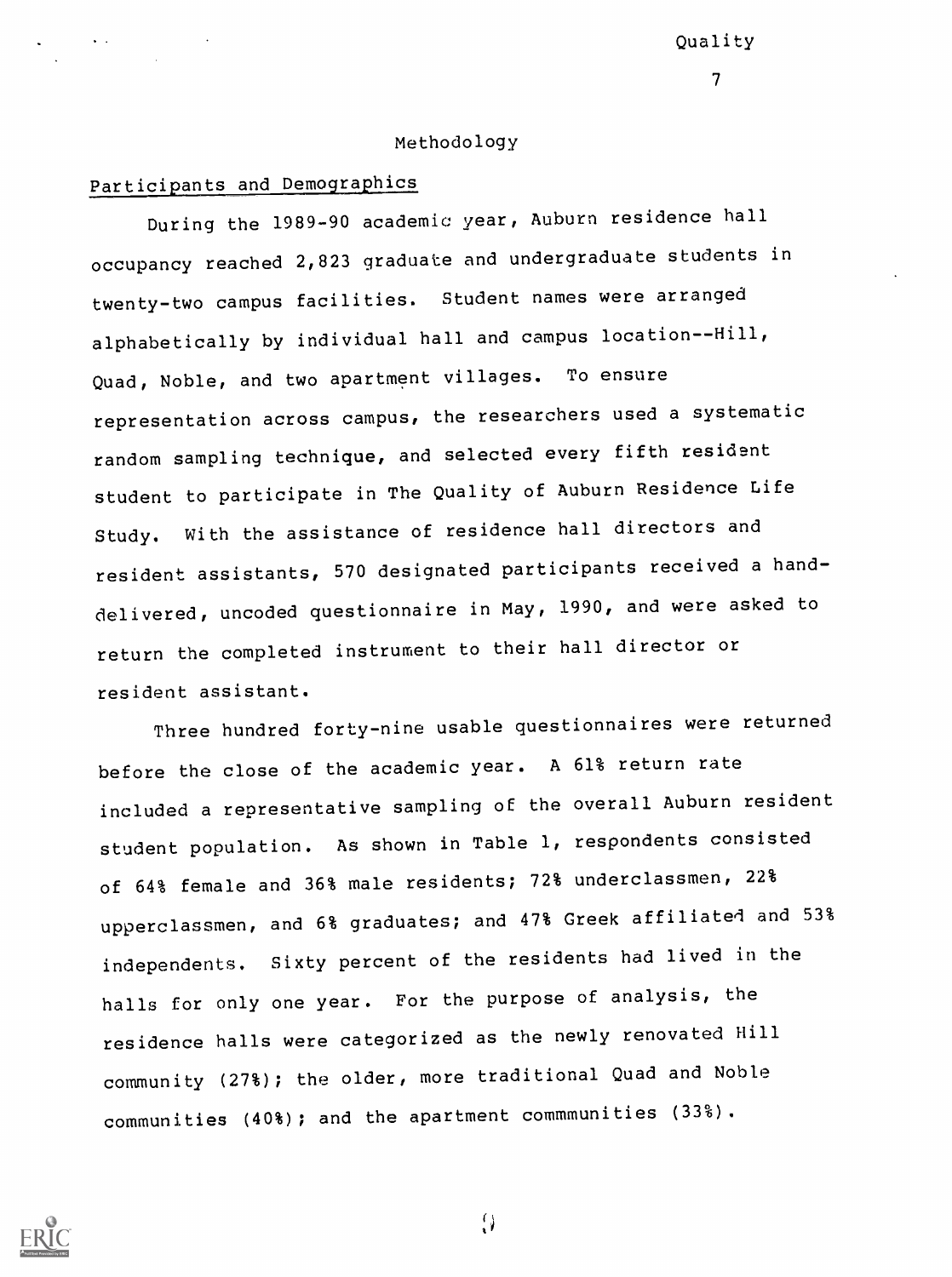#### Instrumentation

The researchers chose to use a somewhat modified version of the 65-item Quality of Life Survey used by The University of North Carolina to evaluate its resident housing facilities, services, and programs (Kuncl, 1988). This survey sampled resident's perceptions of the effectiveness and quality of such areas as communication, security, community atmosphere, and physical facilities, as well as reasons for living on campus. The survey was used as a tool for long-range planning within the department. The revised questionnaire incorporatec some of these fundamental factors, but the content was adapted specifically to represent the uniqueness of the Auburn residence life community, and the special offerings of the Department of Housing and Residence Life.

The printed survey instrument consisted of 28 items, including the following: five demographic variables assessing gender, class standing, Greek affiliation, residence community, and length of residence; general questions on housing choice, study habits, residence life activities and staff, and policy; and five-point Likert Scale questions (very satisfied to very dissatisfied) covering student satisfaction with programs, facilities, staff, communications, policies, regulations, safety, security, and cleanliness. Nearly all forced choice questions offered additional space to enable respondents to clarify any negative responses, and to offer suggestions for improvement. Finally, two open-ended questions asked participants to identify



 $f(t)$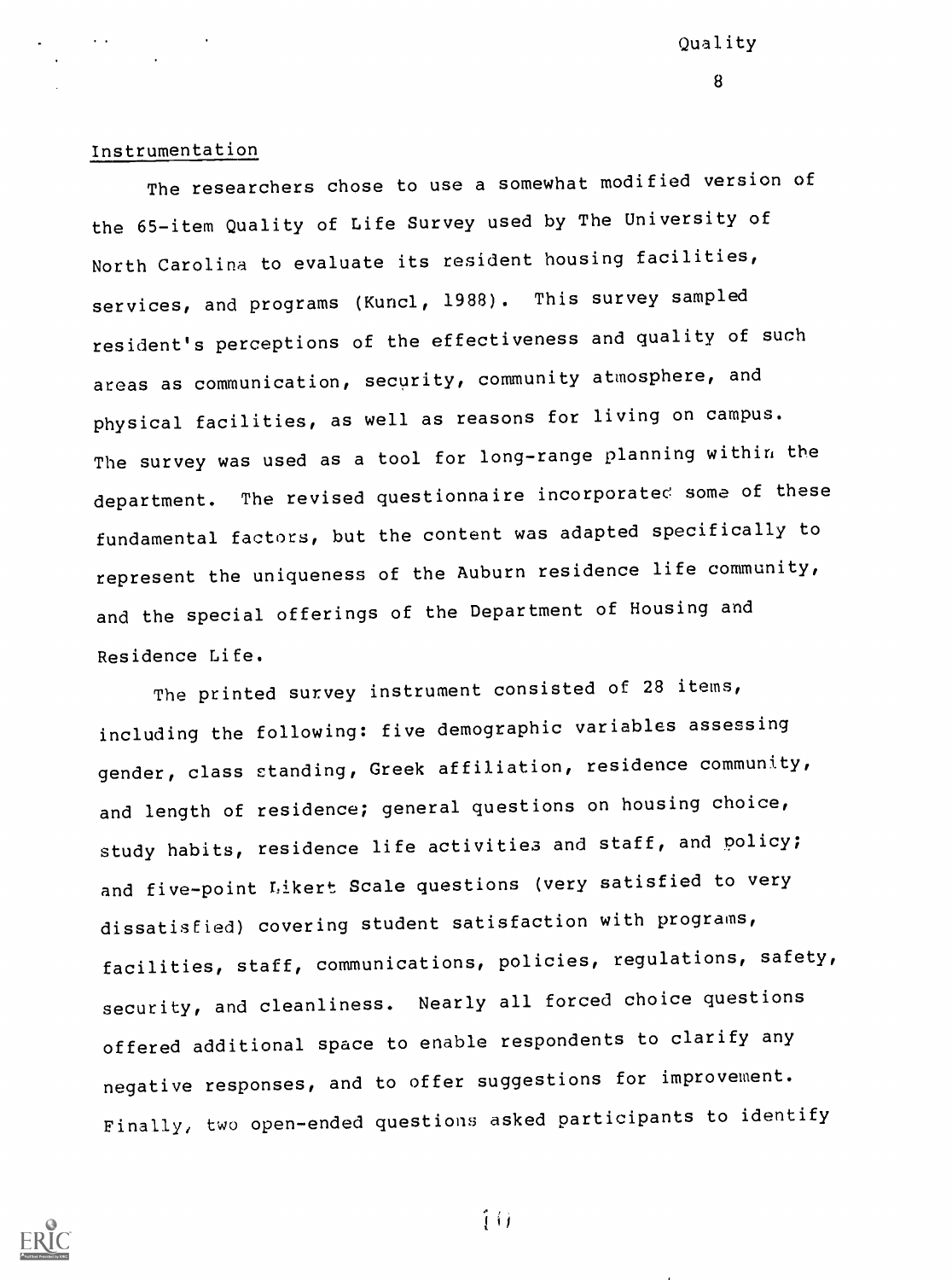the single greatest problem affecting the quality of residence life at Auburn, and secondly, to make specific suggestions or recommendations for improving their residence hall or apartment.

Quality

9

By gathering a random sample of participants representative of the Auburn resident student population, content validity was addressed and achieved. In an effort to achieve construct validity, the Auburn questionnaire was modeled similarly to the University of North Carolina instrumeat, which was believed to cover those areas indicative of resident students, and all aspects typical of residence life programs on similar campuses. An internal reliability coefficient of .61 on the data set implies at least a moderate to good level of test item consistency.

#### Data analysis

Descriptive statistics identified basic demographic trends, and chi square tests (p < .05) established significant relationships between specific variables. A content analysis was made from the two open-ended questions pertaining to problematic areas and issues, and student suggestions for their improvement.

A linear regression analysis (SPSSx) analyzed data to determine what factors impact the quality of residence life by identifying the best predictors of resident student satisfaction (dependent variable) for the sample group tested. The nine independent variables chosen from the Likert Scale questions were: hall cleanliness, safety, residence hall regulations, the quality and the type of communications received from the staff,



 $1<sub>1</sub>$ 

ž.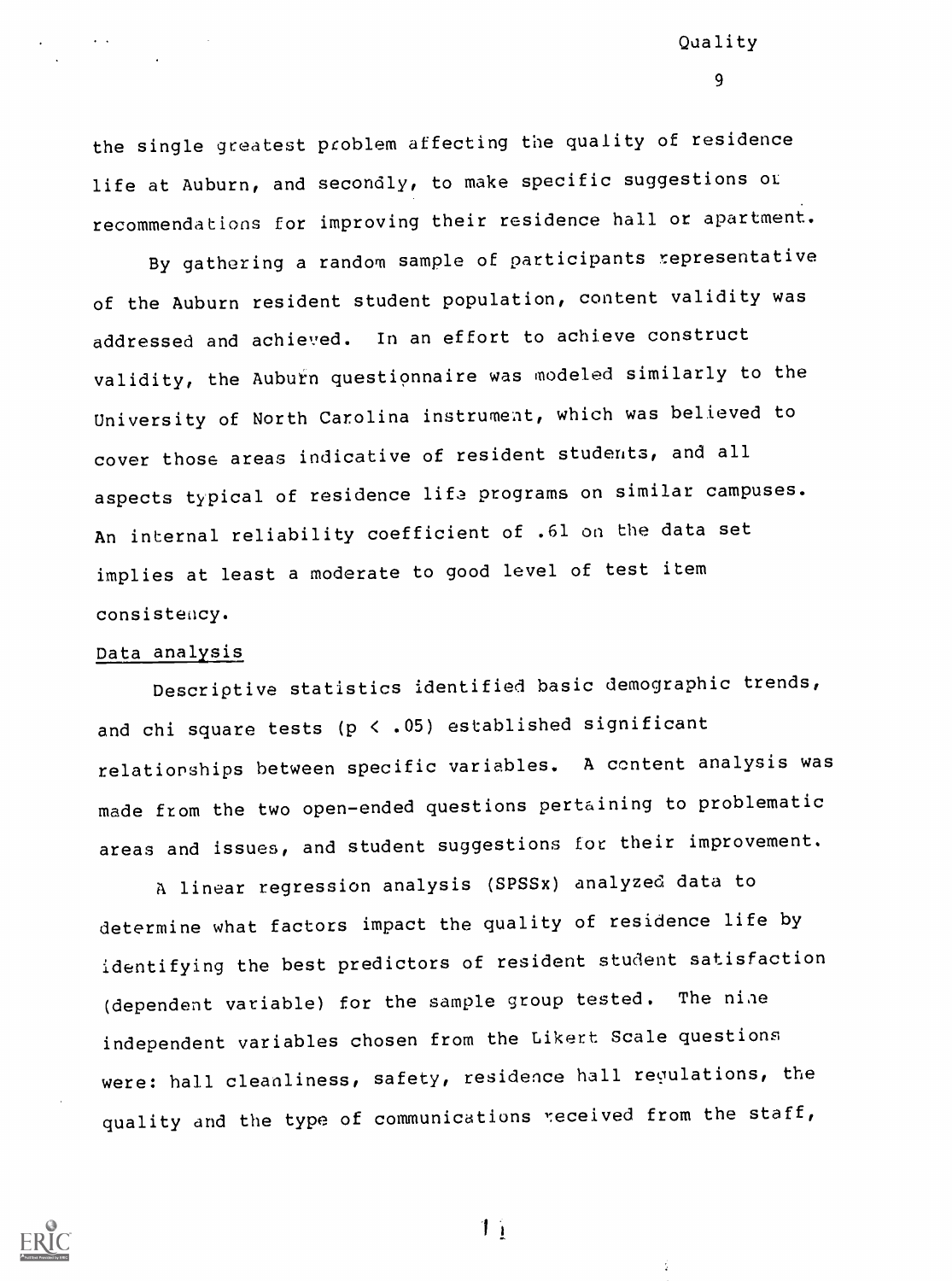helpfulness of the paraprofessional staff, quality of residence hall programs, perceived academic value of these programs, and opportunities for student input into decision-making.

The data were gathered specifically to address the following three research questions: (1) What do Auburn students perceive as their reasons for choosing on-campus housing as a living option?; (2) What environmental flaws have been identified by these resident students as negatively impacting the quality of residence life?; (3) What factors have been identified by the residents as contributing to their positive overall satisfaction with the quality of residence life?

#### Results

This study enabled the respondents to evaluate the physical environment of their residence hall or apartment; to assess the value of its services and programs; to comment on the effectiveness and helpfulness of the paraprofessional staff; to determine the effectiveness of internal communication; to judge the effectiveness of hall policies, procedures, and regulations; and to comment anonymously on what contributes to individual satisfaction and the overall quality of residence life on the Auburn campus.

## On-campus living options

Most respondents reported that they sesided on campus primarily because of the convenient location and the services offered by the residential community (39%). Recause of sorority membership, 20% of the sample chose to be housed with thair



 $\mathbf{1}_{\infty}$ 

Quality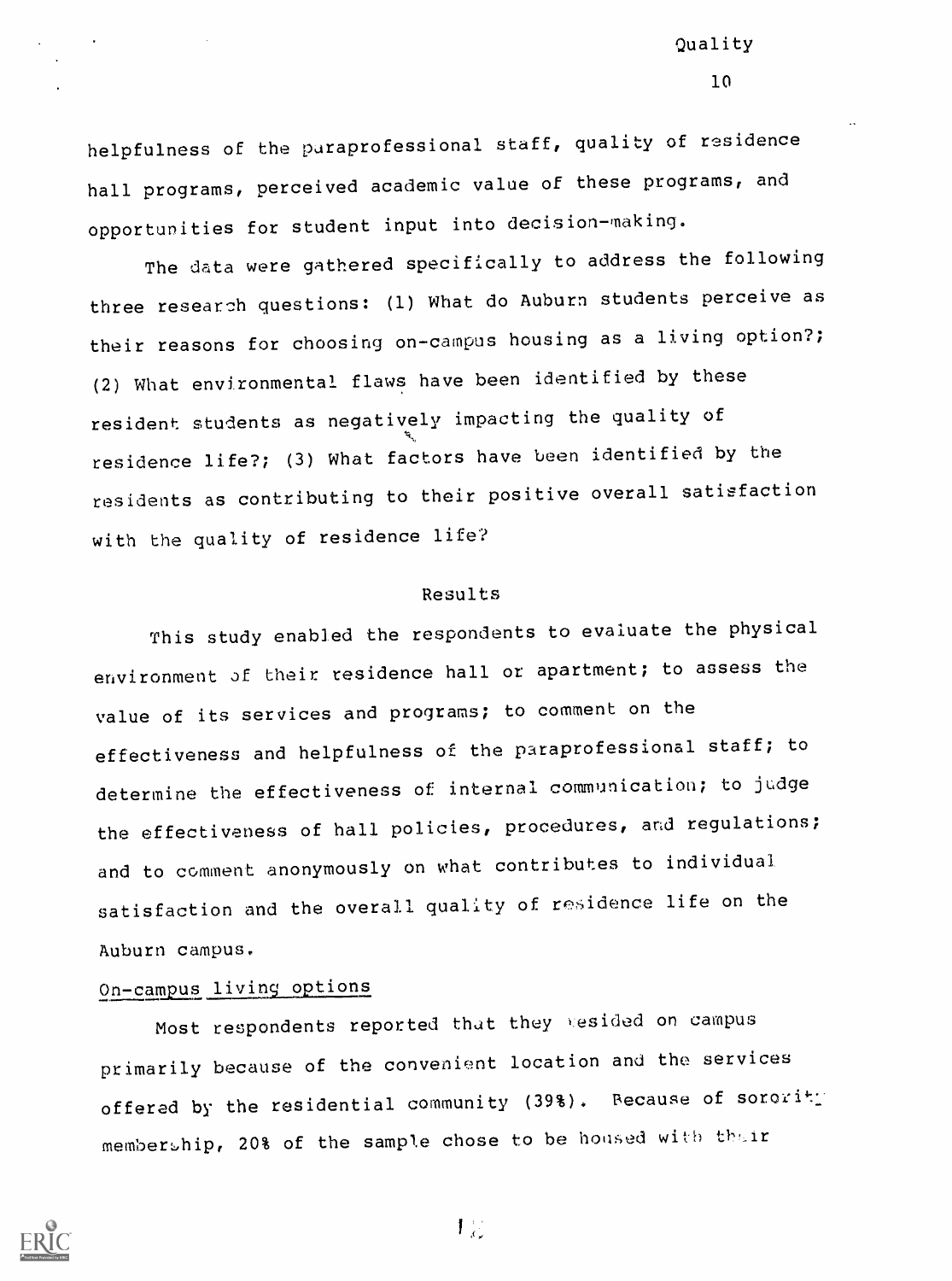affiliation. Referring that newly renovated hall, one woman wrote that, "Dobbs Hall tries to bring everyone together to make the dorm a second family,"

One third of the participants indicated a plan to return to on-campus housing for another year. As illustrated in Table 2, females were more likely than males to so indicate, and sorority members were more likely than independents to seek campus housing. Respondents in the newly renovated Hill halls were most likely to desire to return than were residents in the older facilities.

Respondents across all living areas recorded various levels of involvement in residence life-sponsored events and hall council meetings. Eighty-four percent of the respondents attended one function, 42% attended two functions, and 22% attended three or more functions. Groups exhibiting the highest levels of satisfaction in educational programming and meetings were females, freshmen, independents, and those living in the Hill and Quad communities. The data shown in Table 2 indicate that the longer residents stay in an on-campus facility, the lower their level of involvement and the less satisfied they become with the educational programming.

Ninety percent of all participants expressed at least some satisfaction with the verbal communication and written information distributed by the residence life staff. Most residents (79%) surveyed reported being somewhat-to-very satisfied with the opportunities they had to provide input into



 $1.3$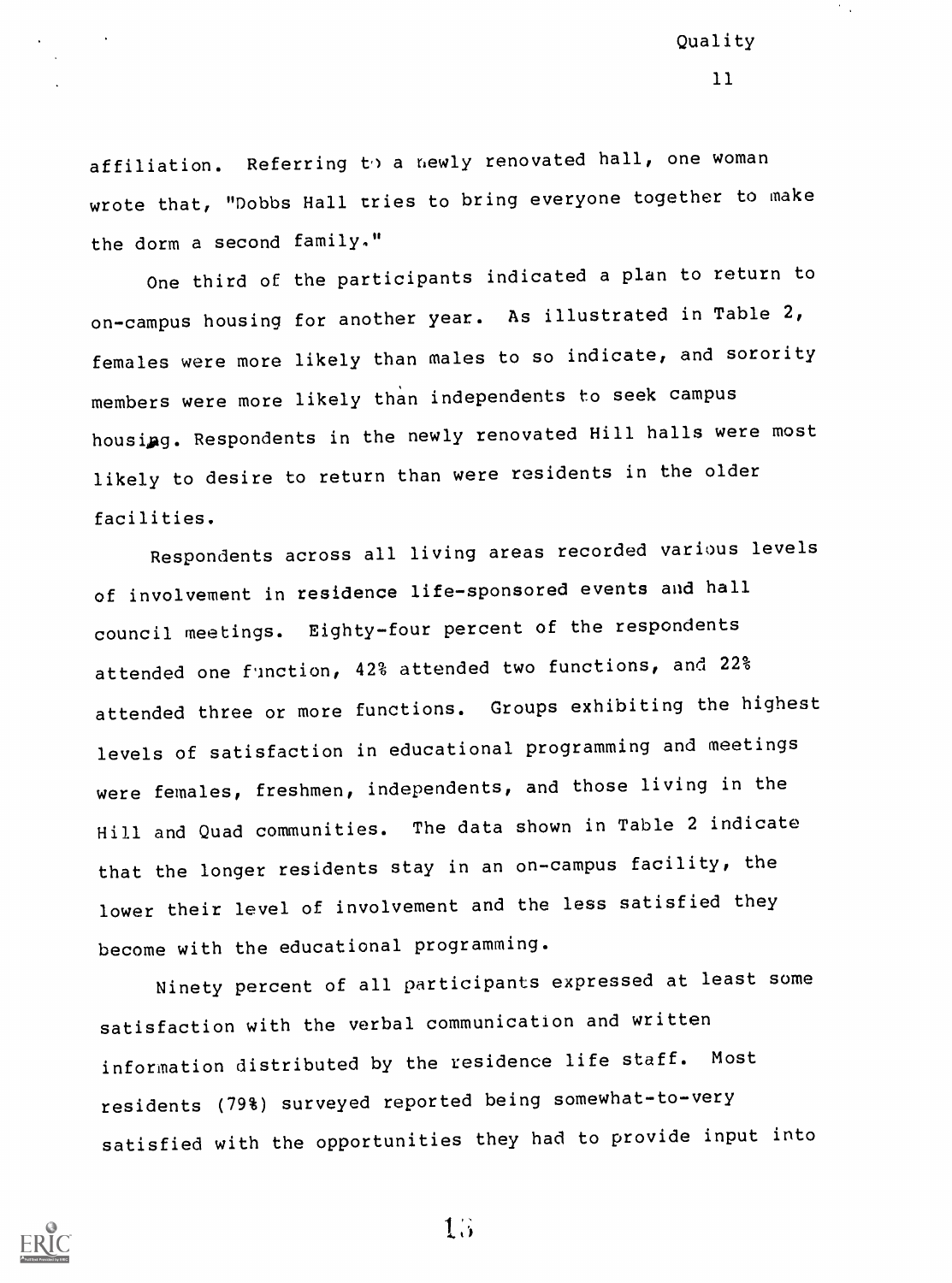the decision-making aspects of residential living. Greeks expressed higher levels of satisfaction with decision-making opportunities than independents (See Table 2).

Quality

12

While most residents expressed satisfaction with the lines of communication from the Housing and Residence Life Office, 38% desired more resource information about the university outside the residential community. 'Males were more likely than females to want more explanation of specific housing policies and procedures (See Table 2). Residents in all residential communities reported that their resident assistants were, to at least some extent, both available and helpful in addressing their specific needs and concerns (93%).

According to 85% of the sample, the campus environment was perceived as a safe place to live; however, the Hill and Quad residents felt safer than residents of the other communities. Several residents who felt unsafe suggested better lighting, more security patrols, and starting an escort service. One Noble Hall resident believed that "residents are not informed about health and safety issues that occur on campus, such as rapes, assaults, and break-ins."

Clearly 71% of the respondents rated their facility as a satisfactory living option. In fact, females, Greeks, and longterm residents reported that they were "satisfied" or "very satisfied" with their overall living arrangements (59%). One female student summarized her perceptions when she said, "You have to adjust to a lot of aspects you're not used to, but the

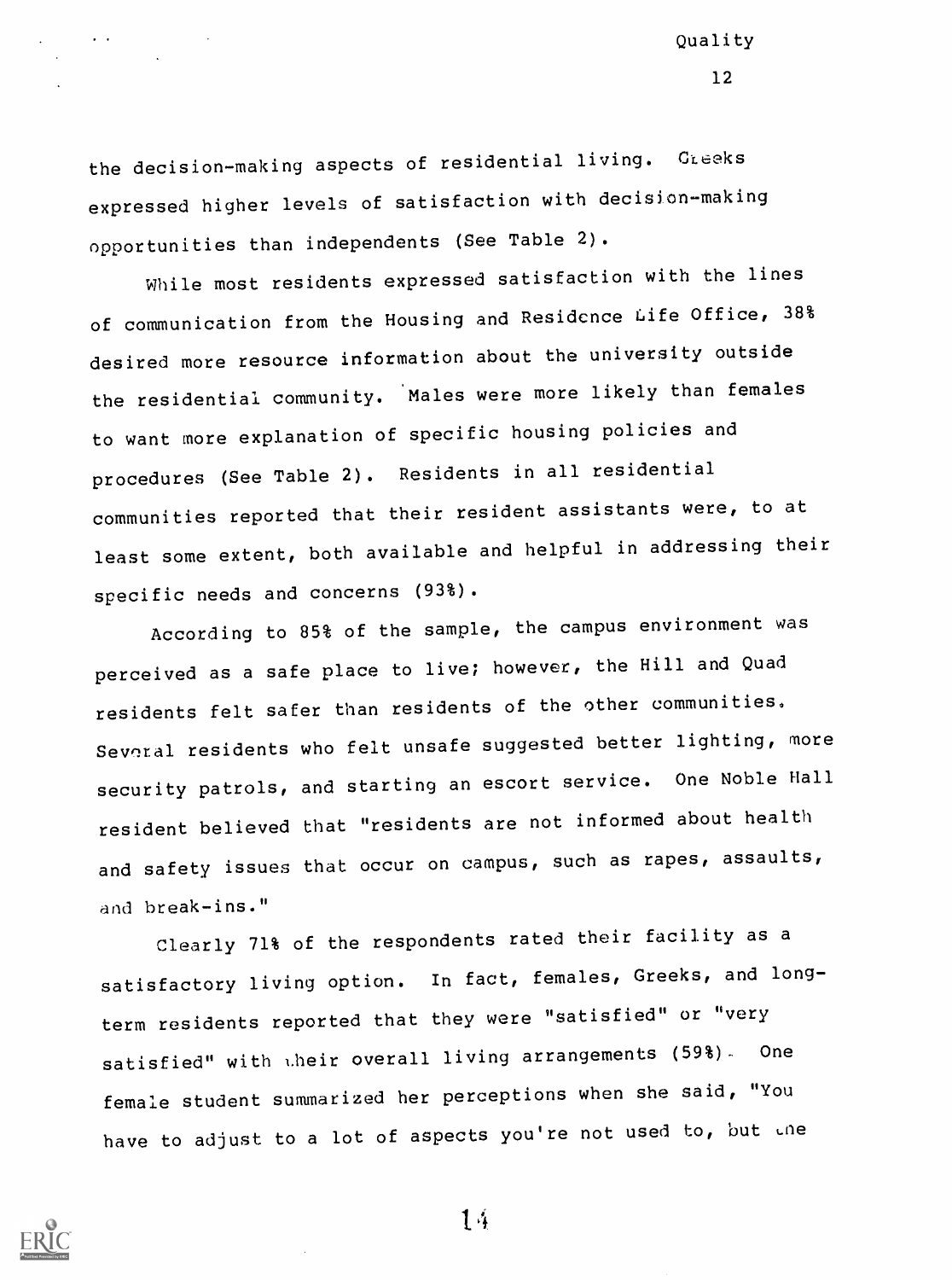friends you meet and the opportunities you have (educational programs, hall council, socials) far outweigh the disadvantages." Negative impact of the environment

Quality

13

Aging facilities and maintenance concerns were mentioned with some degree of frequency on questionnaires from the older, traditional residence halls. The problematic areas as drawn from the content analysis included: air-conditioning, heating, pests, carpeting, dust, fixtures, garbage, grounds, leaky pipes, lighting, mold, mildew, plumbing, radiators, rust, ventilation, water, and windows. One resident decried that the "lack of respect for the building" shows that "the students have been treating it like a dump, not our home." Sixty-five percent oE the residents living in older halls planned to seek alternative housing the following year. A student who perceived a high turnover rate among residents observed that as a result, it made "it hard to build a community in each hall ... year to year."

Residents living in the recently-renovated hill community were most likely to be among the on-campus returnees. Occupants in these areas were more likely to indicate problems such as noise, privacy, quiet hours, roommate troubles, smoking policy, mail service, and information flow.

Residents living in the on-campus apartment perceived similar problems expressed by the Quad and Noble communities, such as the need for renovation and cleanliness, as well as a need "to control unruly residents and their sophomoric pranks." Because more graduate and/or married students reside in the



 $1<sub>1</sub>$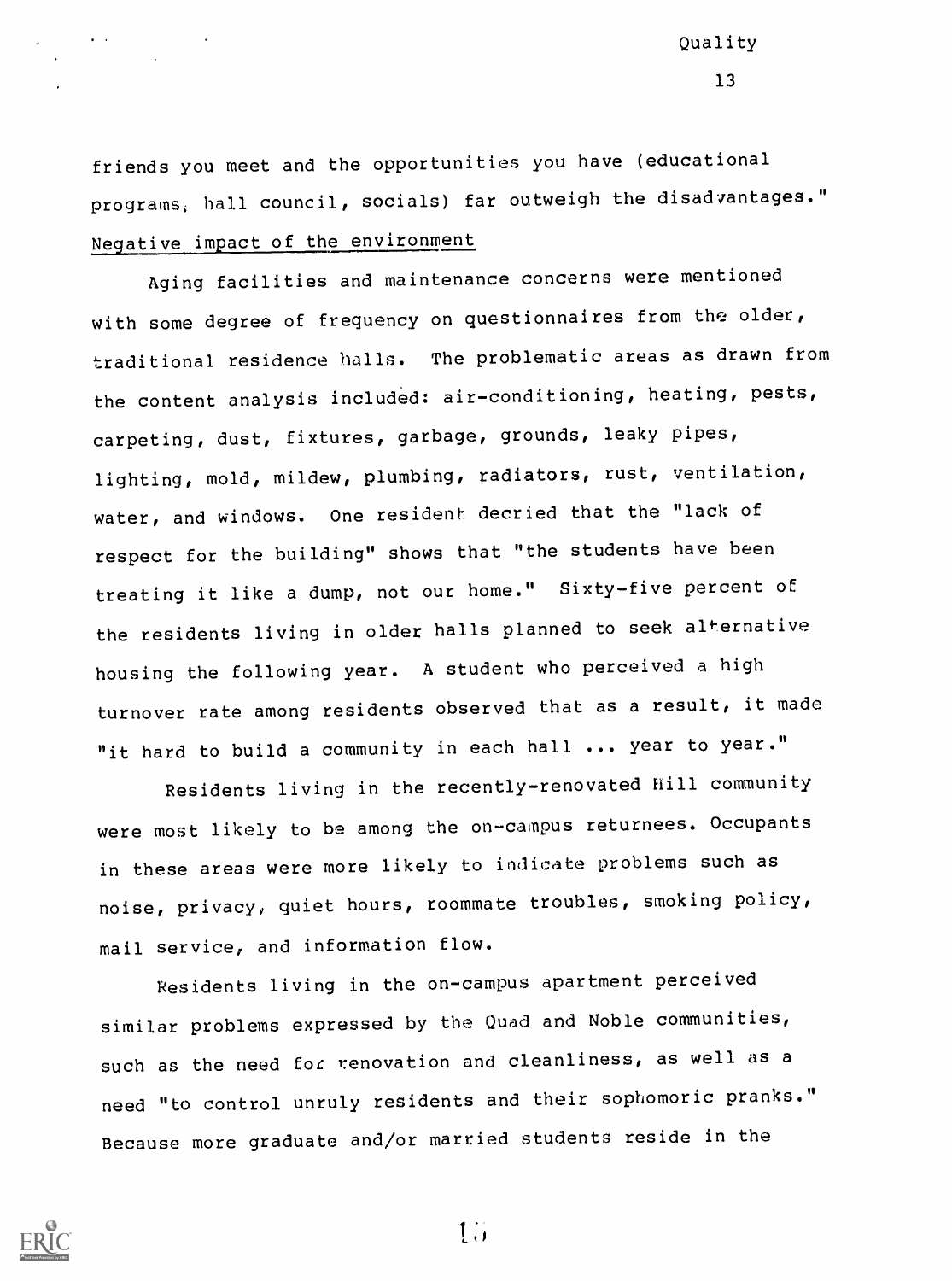apartment villages, their basic concerns also included the need for car pools, play areas for children, support groups, quiet hours, and smaller or fewer rent increases.

Those students moving off-campus expressed an interest in seeking more privacy (39%) and greater independence (24%). Another resident analyzed the dilemma when she said that "It's so hard to study and get quiet time and privacy, but then again, when you decide to live in a dorm, you decide to face these problems."

## Overall student satisfaction

Nine independent variables were loaded into a linear regression equation in order to extract those predictors believed to significantly affect the quality of residence life at Auburn University. The regression analysis indicated that cleanliness, safety, hall programs and activities, and opportunities to provide input into decision-making in the hall were the significant predictors of student satisfaction within this particular residential community. With a Multiple R of .64 and an r squared of .41, the statistics indicated that 41% of the variance in student satisfaction with their quality of residence life could be explained by these four independent variables.

#### Discussion

The results of the Auburn Residence Life Study lend insight into the overall quality of residence life in an area where offcampus development and fierce competition pose a significant

 $16$ 

 $\bar{\zeta}$ 

Quality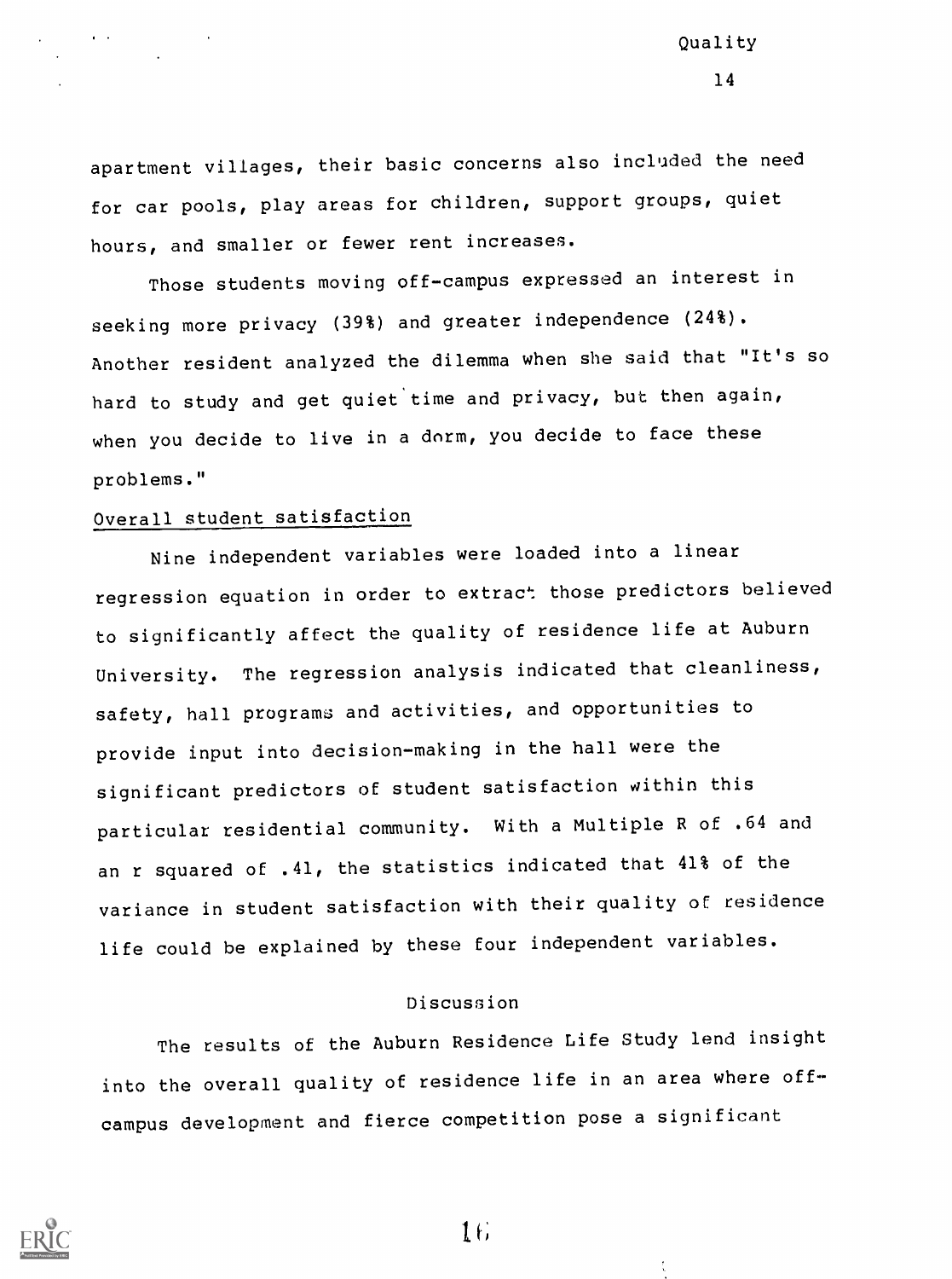threat to full hall occupancy and, ultimately, program quality. While the professional and paraprofessional staff strives to implement and maintain health and safety standards and offer meaningful programs and activities for residents, they also must address high resident turnover and determine ways to encourage student retention in the halls.

The university's five-year master plan for facilities and maintenance has witnessed the razing of two antiquated dormitories, and the subsequent construction of classroom buildings, recreational facilities, and a hotel and conference center. Recent major renovation projects at Auburn demonstrate the university's attention to students' physiological needs as a pre-condition for intellectual and emotional satisfaction. The university attends to residents' safety needs through adequate care and maintenance of its physical facilities. A major effort to promote security within the residential system emphasizes room, fire, and tornado safety, as well as theft and crime protection.

Since the linear regression was only able to explain 41% of the variance, what other factors are involved in the reasoning behind students' choosing residence halls as a living option? First, campus policy directs that sorority women affiliate with a particular on-campus hall instead of a private, off-campus house. Second, parents of Auburn freshmen have traditionally encouraged or insisted that their offspring live in the campus residential facilities.

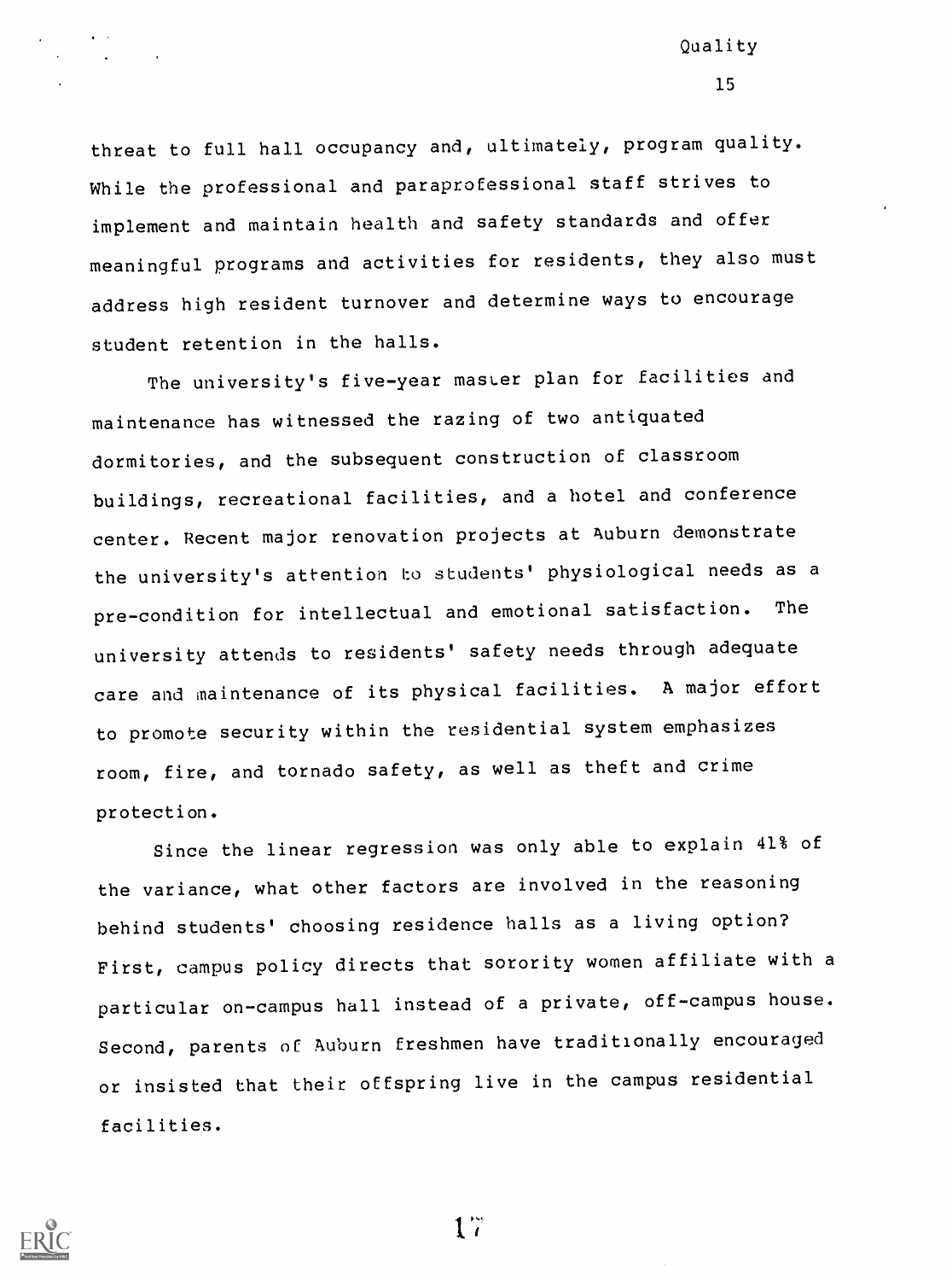However, a considerable number of independents, upperclassmen, and graduate students fill the remaining rooms. What, then, contributes to their satisfaction? One apartment complex caters to international students and their families. Students without a car or an orientation to the college town perhaps view residence life as their best option. Several halls house homogeneous groupings,of majors; the engineering students, housed in one traditional residence hall, probably benefit both academically and professionally from constant contact with each other. Indeed, the residence life mission statement speaks to its commitment to building a strong sense of community within its halls through hall policies, hall councils, unit agreements, and educational programming. Residence Life attempts to intentionally facilitate the creation of living-learning residential communities. The common interests shared by the groups in these examples lend support to the retention factor discussed by Terenzini and Pascarella (1982).

Also linked to college retention is involvement in campus activities (Astin, 1984). However, in this case, hall affiliation and length of stay are not strengthened by increased opportunity for involvement in residence hall programs, activities, and council meetings. A newly completed main library building, usually filled to capacity on weeknights, may explain low attendance at some residence hall programs, as would weekly sorority meetings. Student involvement in clubs and extracurricular activities, and competition from student



15

Quality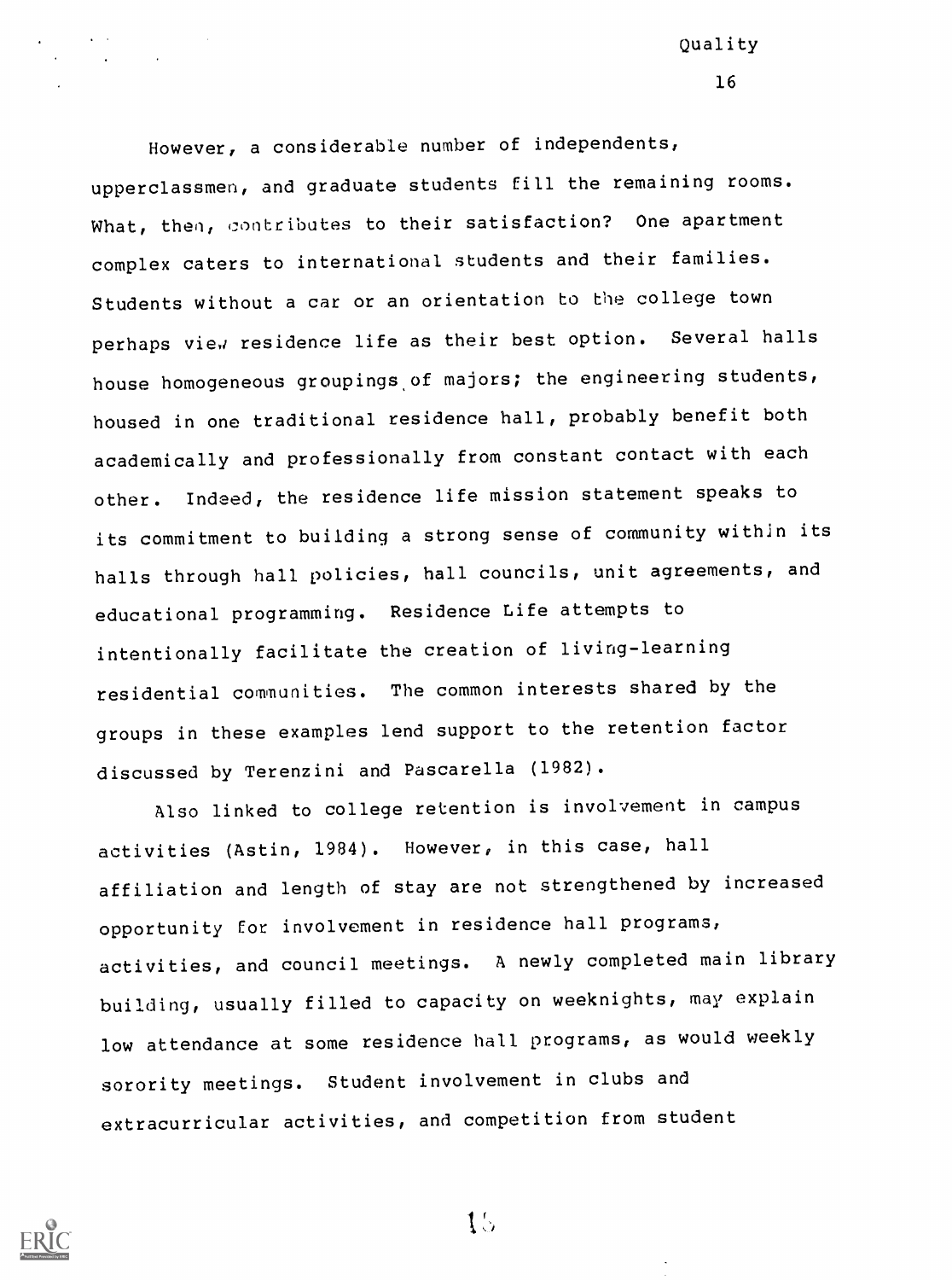activities programming, also impinge on personal time. Attendance at programs may be topic-specific, as dictated by subject/issue popularity, freshman curiosity, or perceived personal relevance. As predicted, seminars on such topics as acquaintance rape have been better attended than those programs concerning time and stress management or study skills.

Attracted to this serene, rural campus setting are significant numbers of students from middle and upper class socio-economic backgrounds (evidenced by student cars, dress, accouterments, and allowances). Based on Banning's (1989) assessment of the gap between home and hall, many Auburn residents are perhaps cverwhelmed, and often appalled, at their new surroundings relative to their permanent residences. residence halls may be in better physical condition than students indicate.

The data support the Stoner and Moss (1982) premise that type of accommodation affects satisfaction and quality of life, i.e., better quality facilities affect turnover rates. An assessment of the basic features of this residential campus environment indicate that physical comfort and safety concerns take precedence over social and academic factors, as expressed through Maslow's needs hierarchy and in the Conroy (1982) study.

While each community had similar problems, certain problems remain situation-specific. For instance, the needs of Auburn's married residents stretch beyond the personal creature comforts to include spouse and child care needs. Less easily supervised,



 $19$ 

Quality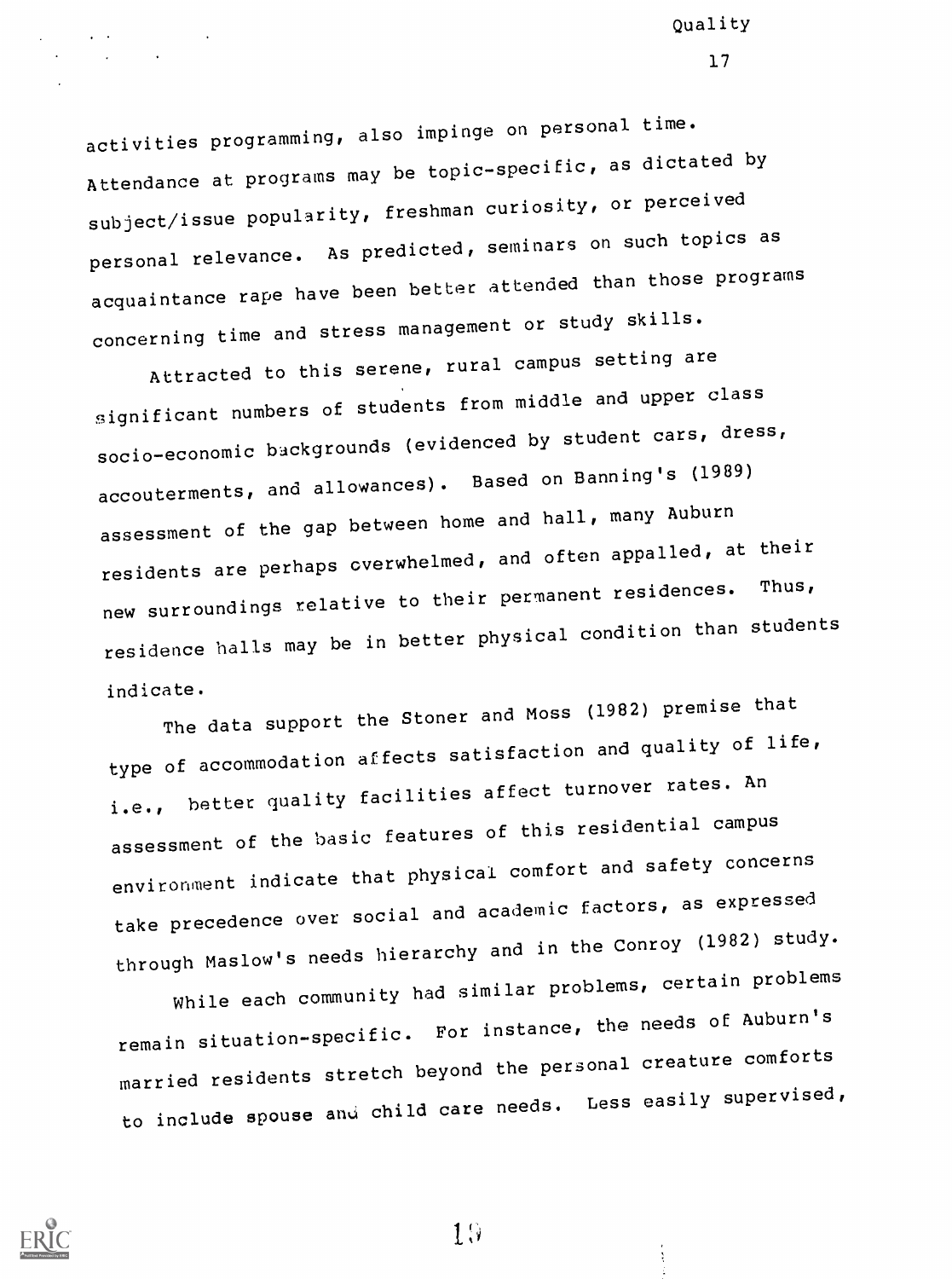these apartment villages, while aff. ling a greater amount of personal freedom, also facilitate greater degrees of isolation and loneliness within the total campus environment, especially for freshmen. This fact should not be overlooked among residents' reasons for moving off-campus.

However, opportunities for self-governance and involvement in decision-making and policy development affect hall pride, and contribute to ownership in the hall community as supported in the study by Janosik, et al. (1988). Furthermore, Auburn's Residence Life program attempts to develop an interpersonal environment reflecting responsible citizenship, and a concern for the welfare of others. The department continues to revise its judicial procedures for disciplinary cases, and emphasizes basic communication and conflict resolution between residents and paraprofessional staff. Judging from the written responses and the chi square relationships (Table 2), students prefer the responsibility of self-management, hall contracts, and having pride and a vested interest in their hall and residential community.

The perceived quality of paraprofessional staff must be addressed. Current efforts by residence life professionals include careful selection and training of resident assistants and hall directors, who then complete a credit course specifically designed and taught for them by designated faculty. A confluence of a working knowledge of issues facing university students, programming skills, and appreciation for individual differences



 $2\sigma$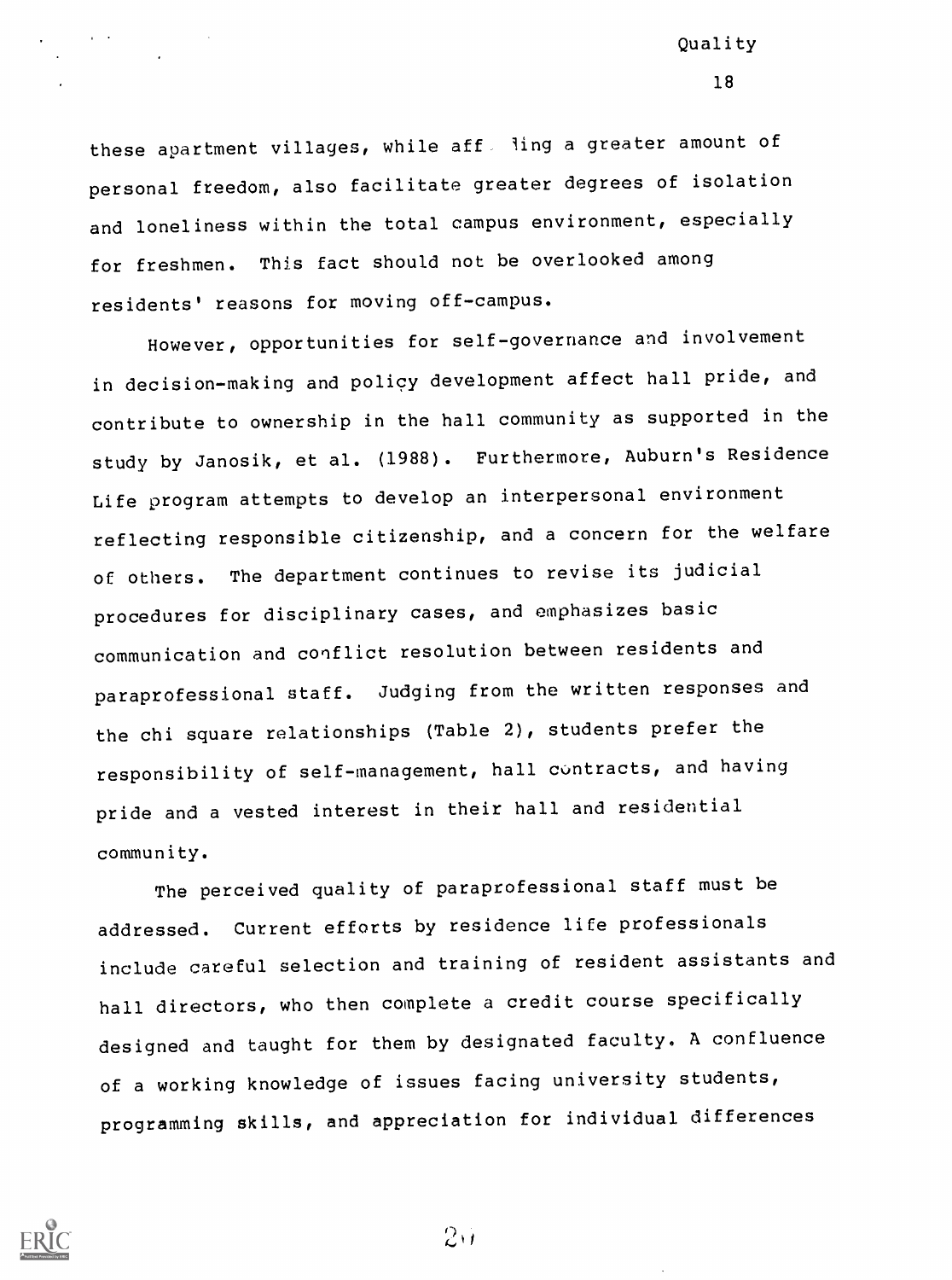are emphasized in order to prcmote maximum student development opportunities within the residential communities. Programming skills, including assessing, planning, publicizing, implementing, and evaluating are taught to resident assistants with a view toward establishing positive residential environments conducive to learning. Bradley et al (1986) found similar results through the Indiana studies.

With the aid of evaluations, comments, the Auburn Housing and Residence Life staff will continue to contribute to the overall quality of campus life. The results of the survey permit both staff and students to cooperatively shape and influence the total campus residential environment. If the Auburn quality of residence life is to be broadly satisfactory, the study indicates the immediate need to press for safe, livable conditions in all Auburn residential facilities, so that students can focus on more selective programming efforts and the possibilities of student se<sub>i</sub>f-management.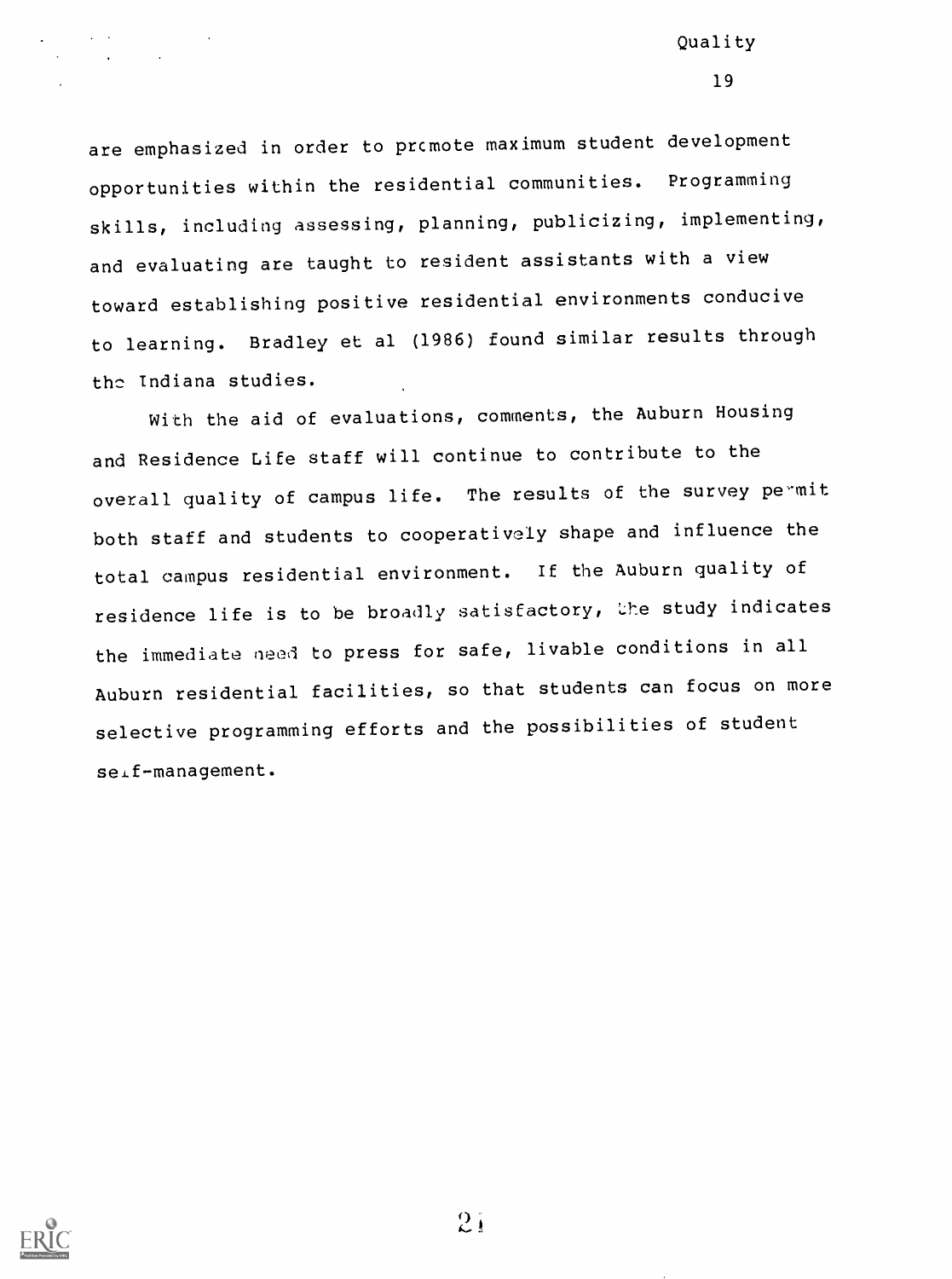#### References

- Astin, A. (1984). Student involvement: A developmental theory for higher education. Journal of College Student Personnel, 25, 297-308.
- Baird, L. (1978). Theoretical approaches to the college environment. Journal of College Student Personnel, 19 (4), 309-313.
- Banning, J. (1989). Impact of college environments on freshman students. In L. Upcraft and J. Gardner (Eds.), The freshman year experience. San Francisco: Jossey-Bass.
- Bradley, J. (1978). An evaluation of life in the residence hall at Indiana University for an ecosystem perspective. (ERIC Document Reproductive Service Number ED 277 930)
- Conroy, W. (1982). The quality of residence hall life. Journal of College and University Student Housing, 12 (2), 17-20.
- Corazzini, J., & Wilson, S. (1977). Students, the environment, and their interaction: Assessing student needs and planning for change. Journal of NAWDAC, 40 (2), 68-72.
- Feldman, K. (1969). Studying the impact of college on students. Sociology of Education, 42 (3), 207-230.
- Janosik, S., Creamer, D., & Cross, L. (1988). The relationship of residence halls' student environment fit and sense of importance. Journal of College Student Development, 29 (4), 320-326.
- Kaiser, L. (1975). Designing campus environments. NASPA Journal, 13 (1), 33-38.



20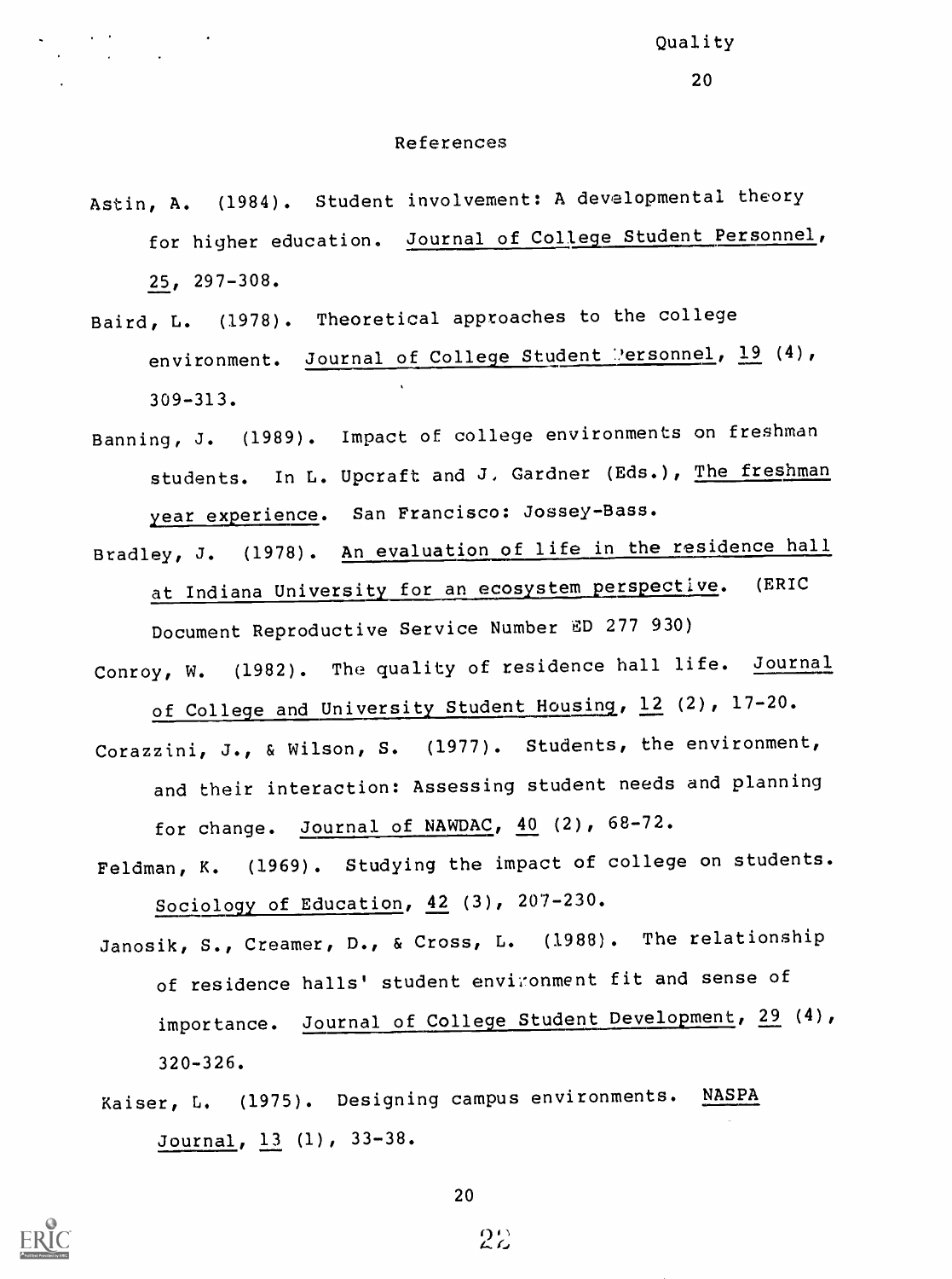- Kegan, D. (1978). The cycles survey. Evaluation Quarterly, 2  $(2)$ ,  $293-314$ .
- Kuncl, W. (1988). Quality of life survey. Chapel Hill: Department of University Housing, University of North Carolina.
- Latta, W. (1984). The residence hall environment questionnaire. Journal of College Student Personnel, 25 (4), 370-373.
- Madson, D., Kuder, J., & Thompson, T. (1974). How satisfied are your residents? Journal of College and University Student Housing,  $4$  (1), 9-18.
- Maslow, A. (1970). <u>Religions, values, and peak experiences</u>. New York: Viking Press.
- Moos, R. (1979). Evaluating educational environments. San Francisco: Jossey-Bass.
- Schroeder, C., & Jackson, S. (1987). Creating conditions for student levelopment in campus living environments. NASPA Journal, 25 (1), 45-53.
- Stoner, K., & Moss, P. (1982). Resident student satisfaction and quality of life survey. Southern College Personnel Association Journal,  $4$  (2), 24-29.
- Terenzini, P., & Pascarella, E. (1982). Freshman attrition and the residential context. Paper presented at the annual meeting of the American Educational Research Association, New York.

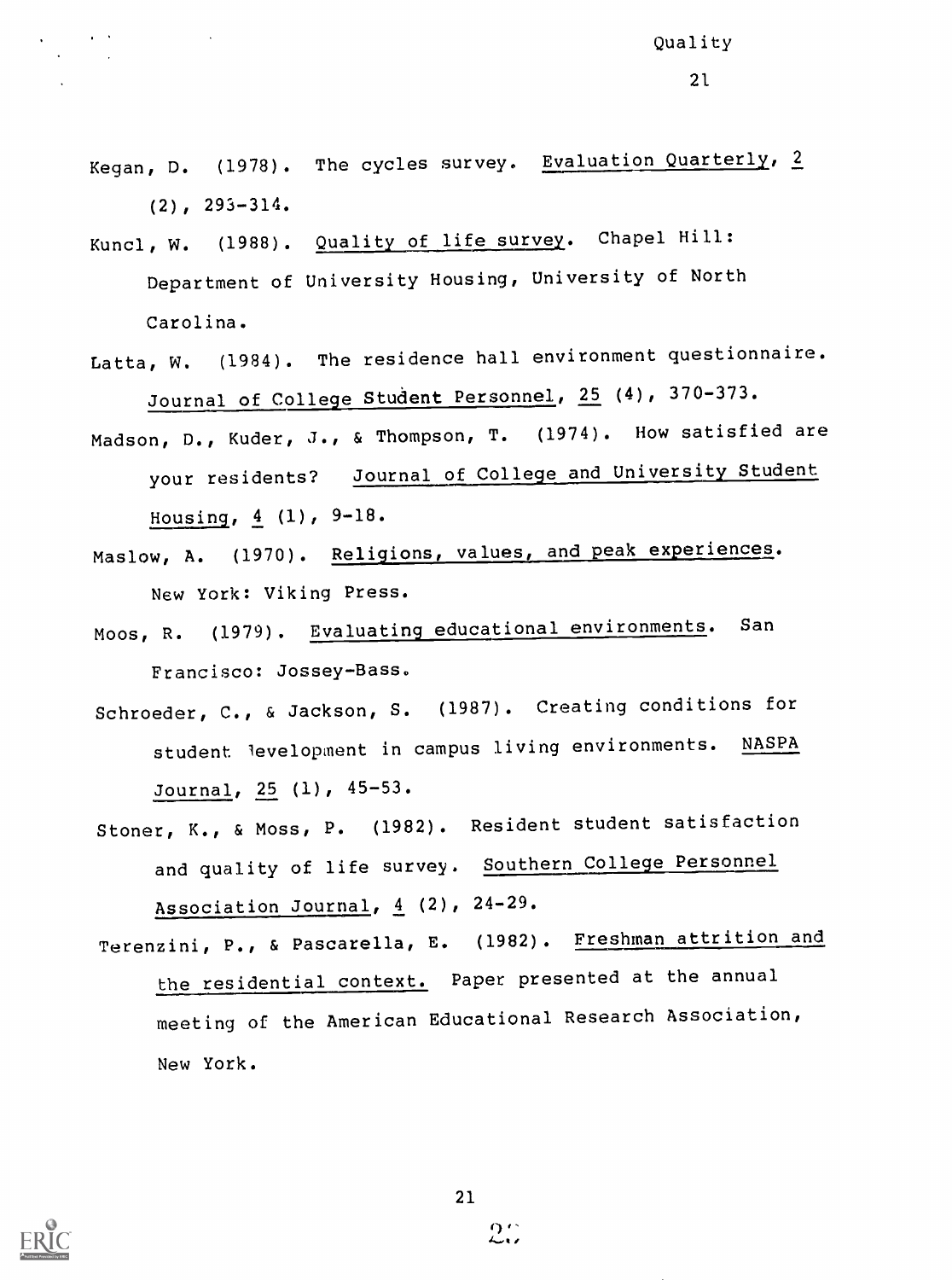Quality  $\begin{aligned} \frac{1}{\sqrt{2}}\left(\frac{1}{\sqrt{2}}\right)^{2} & = \frac{1}{2}\left(\frac{1}{2}\right)^{2} \end{aligned}$  $\mathcal{L}^{\text{max}}_{\text{max}}$ 22 Wills, B. (1974). The relationship between level of selfactualization and dissatisfaction with selected living arrangements. Journal of College and University Student

 $\bar{\mathbf{r}}$ 

Housing, 4, 15-18.



 $\frac{t}{k}$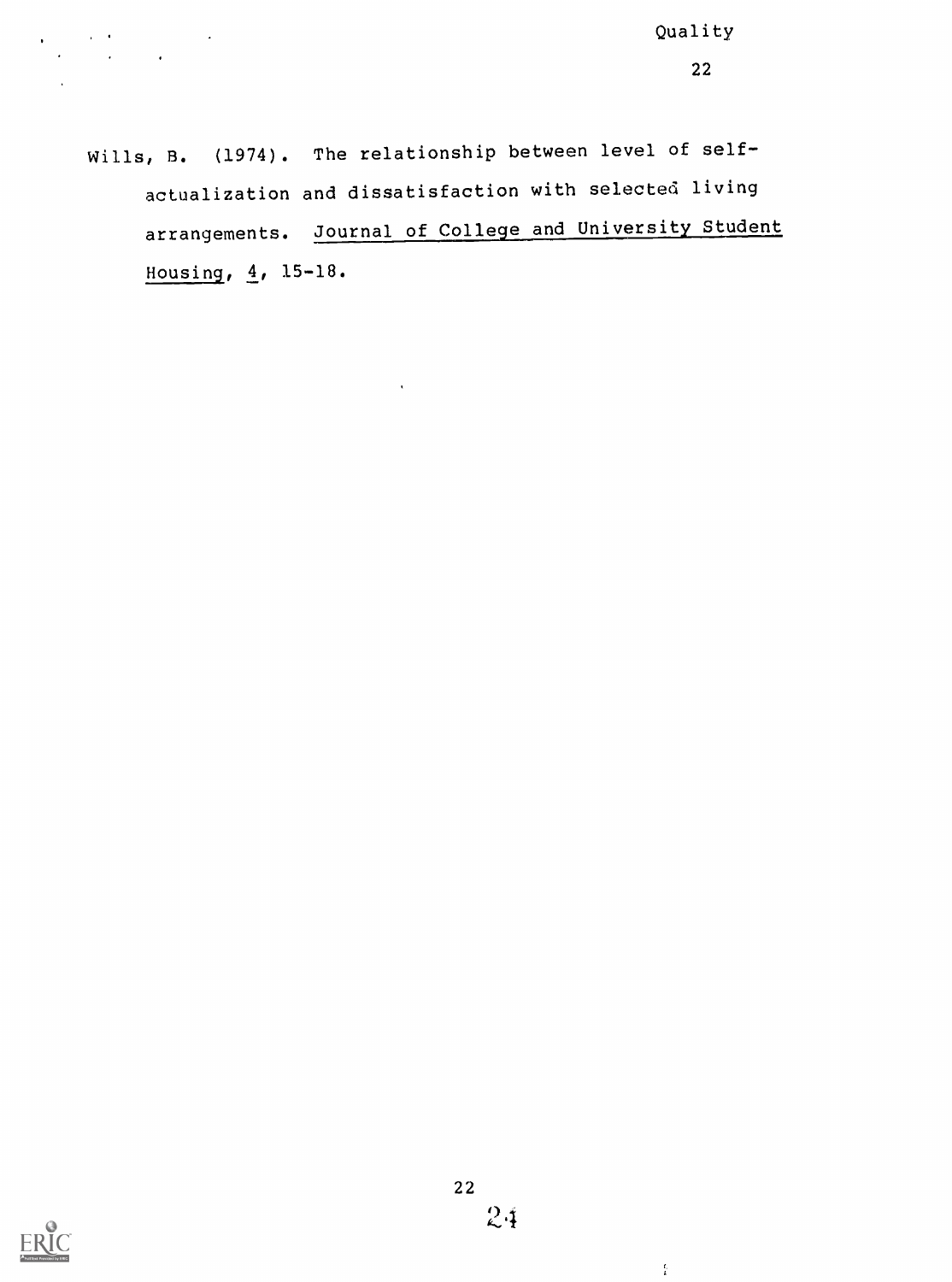## Table 1

 $\label{eq:2.1} \begin{split} \mathcal{L}_{\text{max}}(\mathbf{x},\mathbf{y}) &= \mathcal{L}_{\text{max}}(\mathbf{x},\mathbf{y}) \\ \mathcal{L}_{\text{max}}(\mathbf{x},\mathbf{y}) &= \mathcal{L}_{\text{max}}(\mathbf{x},\mathbf{y}) \end{split}$ 

## Participant Demographics (n=349)

| 8<br>36<br>64<br>42<br>30<br>16<br>6<br>$6\phantom{1}6$<br>53<br>38<br>9<br>40<br>Old traditional halls-Noble, Quad<br>27<br>Newly renovated halls-Hill<br>33<br>Apartment complexes<br>Terms Living in Residence Halls |  |  |
|-------------------------------------------------------------------------------------------------------------------------------------------------------------------------------------------------------------------------|--|--|
|                                                                                                                                                                                                                         |  |  |
|                                                                                                                                                                                                                         |  |  |
|                                                                                                                                                                                                                         |  |  |
|                                                                                                                                                                                                                         |  |  |
|                                                                                                                                                                                                                         |  |  |
|                                                                                                                                                                                                                         |  |  |
|                                                                                                                                                                                                                         |  |  |
|                                                                                                                                                                                                                         |  |  |
| 60<br>22<br>18                                                                                                                                                                                                          |  |  |
|                                                                                                                                                                                                                         |  |  |



 $\mathcal{P}$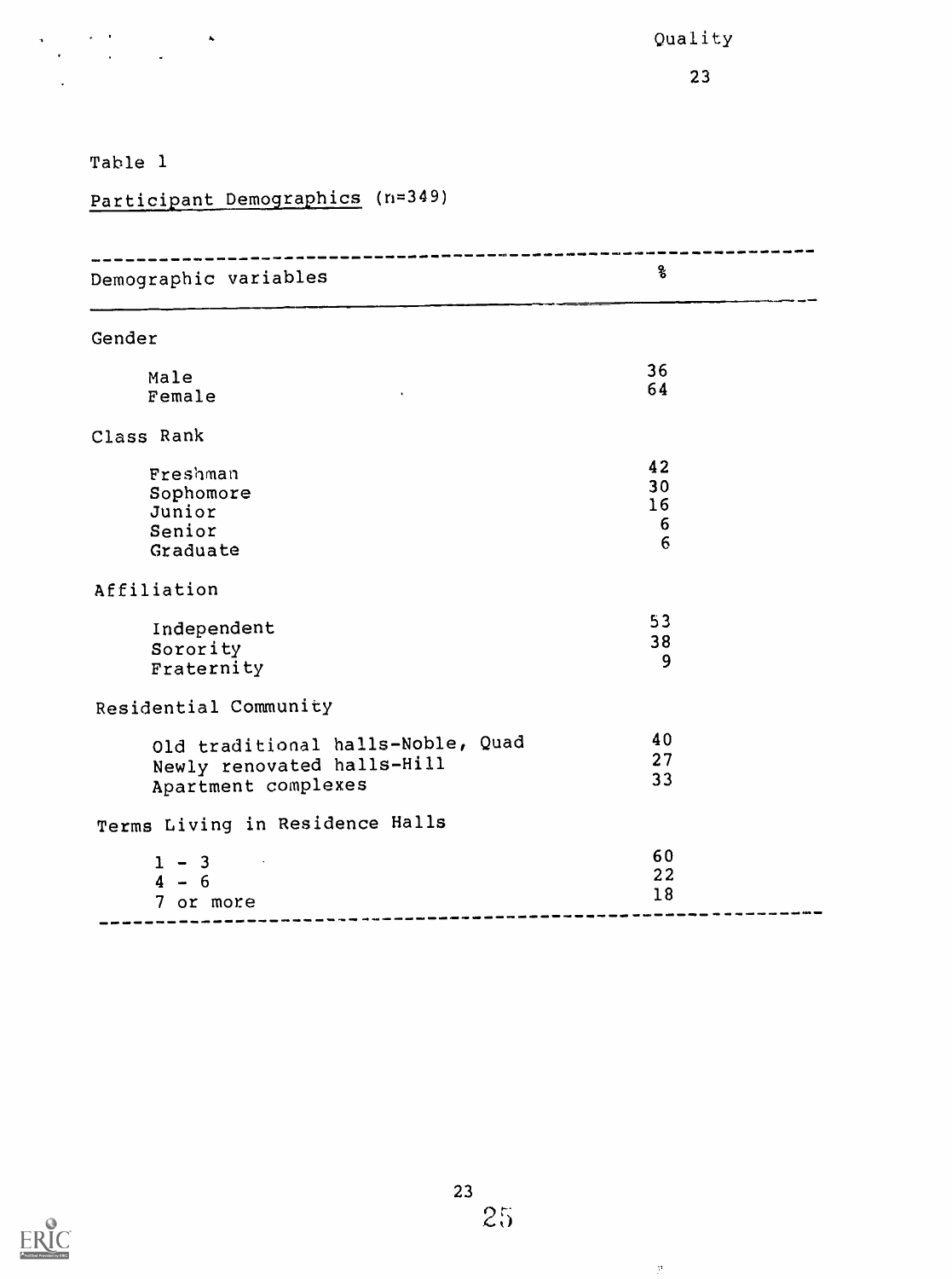## Table 2

 $\label{eq:2.1} \begin{split} \frac{\partial \mathcal{L}(\mathbf{r},\mathbf{r})}{\partial \mathbf{r}} & = \frac{1}{2} \left( \frac{\partial \mathcal{L}(\mathbf{r},\mathbf{r})}{\partial \mathbf{r}} \right) \mathcal{L}(\mathbf{r},\mathbf{r}) \\ & = \frac{1}{2} \left( \frac{\partial \mathcal{L}(\mathbf{r},\mathbf{r})}{\partial \mathbf{r}} \right) \mathcal{L}(\mathbf{r},\mathbf{r}) \\ & = \frac{1}{2} \left( \frac{\partial \mathcal{L}(\mathbf{r},\mathbf{r})}{\partial \mathbf{r}} \right$ 

 $\frac{1}{2}$ 

## Chi Square Relationships between Select Variables

|                                  | Demographics   |          |                                          |                   |          |
|----------------------------------|----------------|----------|------------------------------------------|-------------------|----------|
|                                  |                |          | Gender Class Affiliation Residence Terms |                   |          |
| Variable                         | $\mathbf{x}^2$ | $x^2$    | $X^2$                                    | $x^2$             | $x^2$    |
| On-campus<br>choice              |                |          | $24.94***103.09***$ 91.05 ***            | 98.91*** 96.91*** |          |
| Residential<br>choice            | 29.38*** 20.56 |          | $99.43***$                               | 52.79*** 18.45    |          |
| Involvement in<br>activities     | $10.02*$       | $26.48*$ | $28.11**$                                | $38.76**$         | 28.03**  |
| Satisfied with<br>activities     | $17.02*$       | 16.88    | $22.77*$                                 | 45.10*** 24.64    |          |
| Programming<br>preferences       | 8.07           | 24.60    | $23.52*$                                 | 24.22             | 13.88    |
| Satisfied with<br>information    | 5.65           | $32.94*$ | $23.21**$                                | $26.97*$          | 19.73    |
| Decision-making<br>opportunities | $11.14*$       | 16.83    | $24.52*$                                 | $27.15*$          | $24.63*$ |
| Satisfied with<br>communications | $9.90*$        | 16.90    | $16.86*$                                 | 19.08             | $21.50*$ |
| Satisfied with<br>policy/rules   | 10.99*         | 12.09    | $16.91*$                                 | $34.57 * 15.69$   |          |
| Safety factor                    | 4.36           | $32.84*$ | 9,25                                     | 16.15             | $23.92*$ |
| Cleanliness<br>factor            | $19.44**$      | $33.02*$ | $34.22***$                               | $14.20***$ 14.69  |          |
| Overall<br>satisfaction          | $18.76***$     | 18.29    | $23,66*$                                 | $59.04***$ 14.17  |          |

Note:  $* = p \, \langle .05; * \rangle = p \, \langle .01; * \rangle = p \, \langle .001$ 



 $\mathcal{I}^{\mathbb{N}}$